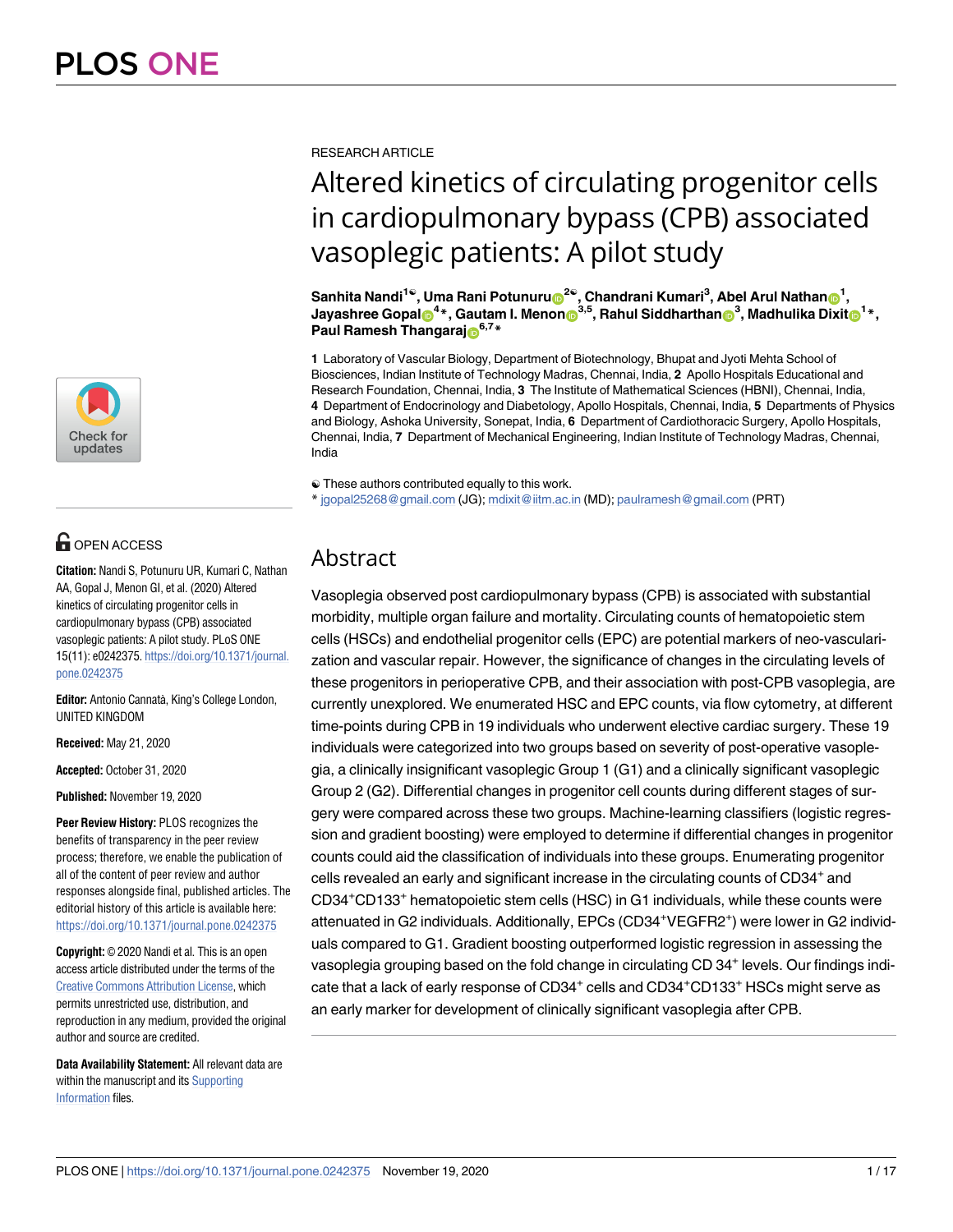<span id="page-1-0"></span>**Funding:** 1)URP received National Post-Doctoral fellowship File No. PDF/2017/002087, SERB-DST, Government of India [\(https://serbonline.in/SERB/](https://serbonline.in/SERB/HomePage) [HomePage\)](https://serbonline.in/SERB/HomePage). 2) MD received (a) Institute Research & Development Award (IRDA): (IRA/14-15/003/ RESF/MADH); IIT Madras; ([https://www.cse.iitm.](https://www.cse.iitm.ac.in/awards_details.php?arg=NDQ=) [ac.in/awards\\_details.php?arg=NDQ=](https://www.cse.iitm.ac.in/awards_details.php?arg=NDQ=)) (b)Impacting Research Innovation & Technology (IMPRINT): (35-1816/2016-T.S.-1); Ministry of Human Resource Development, Govt. of India ([https://](https://www.imprint-india.org/) [www.imprint-india.org/\)](https://www.imprint-india.org/) (c) Exploratory Research Project (ERP): (BIO/18-19/873/RFER/MADH) [\(https://mhrd.gov.in/](https://mhrd.gov.in/)). 3) CK, GIM and RS acknowledge funding from the Computational Biology project at their institute funded by the Department of Atomic Energy, Government of India.[\(http://dae.gov.in/\)](http://dae.gov.in/) NO- The funders had no role in study design, data collection and analysis, decision to publish, or preparation of the manuscript.

**Competing interests:** Authors have declared that no competing interests exist.

**Abbreviations:** CPB, Cardiopulmonary bypass; HSCs, Hematopoietic stem cells; EPC, Endothelial progenitor cells; NE, Norepinephrine; FITC, Fluorescein isothiocyanate; APC, Allophycocyanin; ICU, Intensive care unit; MAP, Mean Arterial Pressure; SBP, Systolic blood pressure; DBP, Diastolic blood pressure; CART, Classification And Regression Tree.

## **1. Introduction**

Vasoplegia is a well recognized post-surgical complication of cardiopulmonary bypass (CPB) [\[1,2](#page-14-0)]. Endothelial activation and dysfunction are considered to be pivotal in the pathophysiology of vasoplegia. Kortekaas et al reported that pre-existing endothelial cell activation, determined by increased levels of von Willebrand factor (vWF) and soluble P-selectin at baseline, predisposes patients to vasoplegia  $[3]$ . Brettner et al have suggested that deviations in endothelial injury markers in a CPB group, as compared to an off-pump surgery group, identifies a correlation between ischemia/reperfusion and the extent of endothelial activation [[4\]](#page-14-0). Circulating endothelial cells have also been reported to be elevated at baseline in cardiac surgery patients compared to healthy individuals, with their numbers further increasing post CPB [[5](#page-14-0)]. Additionally, impairment in endothelial barrier function is observed during the course of cardiac surgery and post-surgery, when assessed through the prism of the angiopoetin-Tie2 system [\[6–8\]](#page-14-0).

Though multiple studies suggest that a compromised endothelium along with continued vascular damage during CPB contributes to vasoplegic syndrome, the status of vascular repair and vascular progenitors in these settings is ill-characterized. Circulating haematopoietic stem cells (HSCs: CD34<sup>+</sup>CD133<sup>+</sup>) and endothelial progenitor cells (EPCs: CD34<sup>+</sup>VEGFR2<sup>+</sup>) are known to home in for repair, to the site of damaged endothelium and the vessel wall  $[9]$ . Reduced numbers and an altered function of EPCs are associated with ischemic cardiovascular diseases  $[10,11]$  $[10,11]$ . However, it is not clear how their circulating counts vary during the unfolding of the vasoplegic syndrome in CPB.

We sought to determine the changes in the circulating counts of these progenitors and their relationship to the severity of vasoplegia in cardiac patients undergoing CPB. We also trained machine learning methods (logistic regression and gradient boosting) to assess the accuracy of the vasoplegic categorization of patients based on these markers.

## **2. Materials and methods**

## **2.1 Materials**

Vacutainers for blood collection K2-EDTA (Cat: 367863) and serum separation (Cat: 367812) were purchased from Becton Dickinson Biosciences. Fluorescent antibodies such as antihuman CD133-Phycoerythrin (PE) (Cat: 130-080-801) were purchased from Miltenyi Biotech Anti-human CD34-Fluorescein isothiocyanate (FITC) (Cat: 343604), anti-human VEG-FR2-Allophycocyanin (APC) (Cat: 359916) and isotype control antibodies like mouse IgG2a-FITC (Cat: 400207) and mouse IgG1k-PE (Cat: 400113), were purchased from BioLegend. Other dry chemicals were purchased from Sigma-Aldrich.

## **2.2 Surgical procedure**

Cardiac surgery was performed according to local standardized protocols. All surgical procedures were performed via a midline sternotomy under normothermic CPB. Blood cardioplegia was used for all the cardiac cases. The cardioplegic solution was a mixture of patient's own blood and crystalloid solution. The crystalloid solution was a mixture of Plasmalyte (500 mL) and St. Thomas' solution (20 mL). The delivery was done by the use of a specialized roller pump (Sarns Medical Systems) at the ratio of 4:1 where 4 parts of blood and 1 part of the mixed cardioplegia solution were used. In lung transplant the lung preservative used was Perfadex solution (Medisan, Uppsala, Sweden) containing low-potassium (K+ 6 mmol/L) and extracellular electrolytes (Na+ 138 mmol/L; Cl- 142 mmol/L; Mg++ 0.8 mmol/L; Dextran 40 g); H2PO4- 0.8 mmol/L; Glucose (0.91 g); Osmolarity (292 mOsm/L).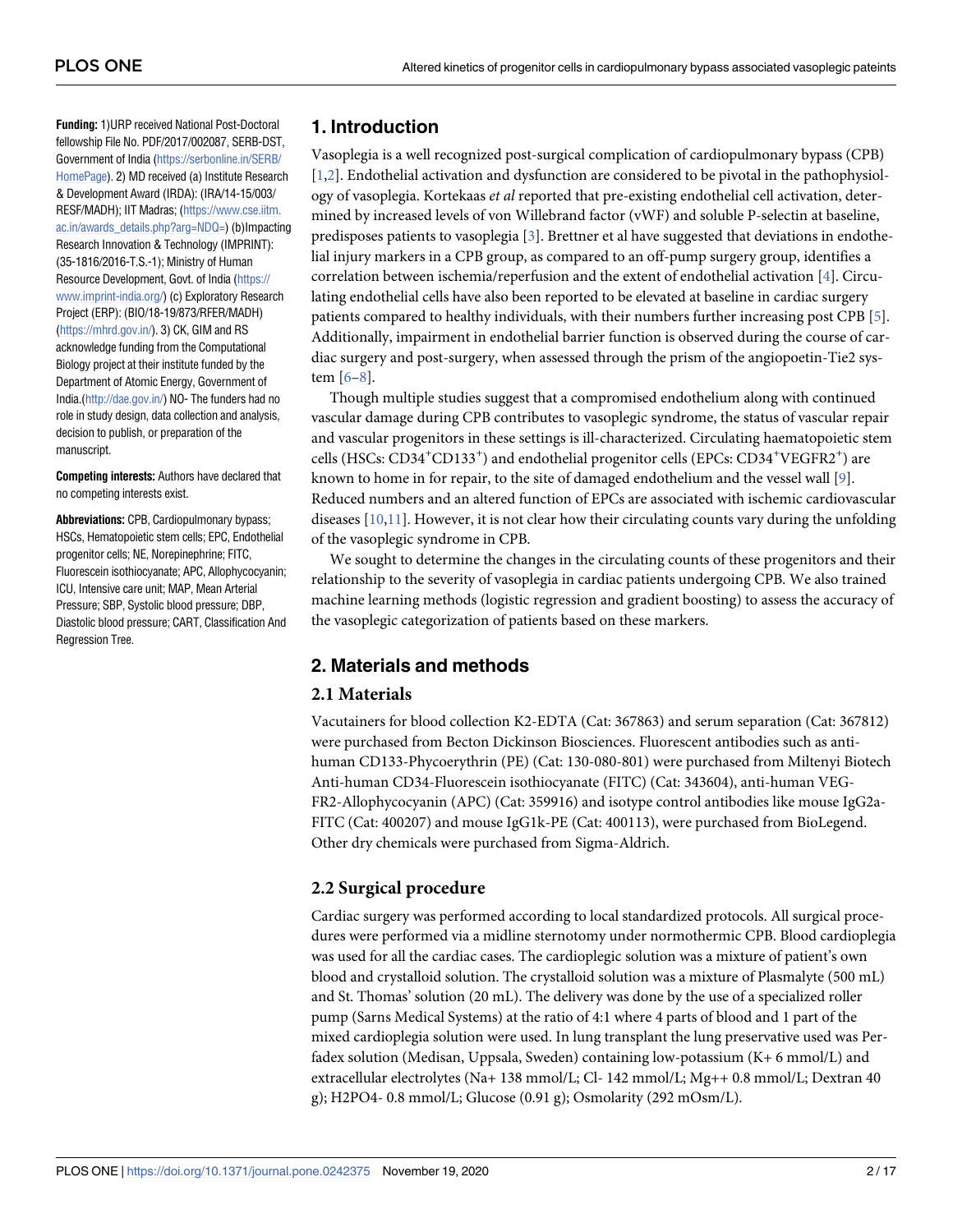## <span id="page-2-0"></span>**2.3 Study design and sample collection**

Following informed consent, subject recruitment and sample collection were done at the Cardiothoracic Surgical unit of Apollo Hospitals, Chennai. The study design was reviewed and approved by the Institute Ethics Committees of Apollo Hospital [AMH-001/01-18] as well as the Indian Institute of Technology Madras [IEC# IEC/2016/02/MDX-2/05]. A total of 19 elective cardiac surgery individuals (8 male and 11 female), age range 40–70 years (adults), and undergoing CPB, were recruited. Written consent as prescribed by the institutional ethics committees was obtained from patients a day prior to their operation. Individuals with emergency trauma surgery or any infectious diseases were excluded.

The blood samples were collected in  $K_2$ -EDTA vacutainers for subsequent flow cytometry from a central venous catheter placed in the jugular vein when the patient was not on the CPB pump. When the patient was on pump, blood was collected from the inlet of the pump at specified time intervals as described below. The whole blood collected was processed within 2 hours of collection for flow cytometry. The time points for blood collection were: (1) 'Post-Induction' (time after the induction of anesthesia prior to the start of surgery); (2) 'Sternotomy' (beginning of surgery after median sternotomy); (3) '0 hour' (start of the CPB pump); (4) '1 hour' (1 hour on pump); (5) '6 hour'(end of surgery when the patient was shifted to ICU) (6) '24 hour' (time point when the patient is in ICU for recovery). These time points and study design are summarized in [Fig 1](#page-3-0). To minimize inter patient bias which may contribute to variability, we considered each patient's baseline i.e. 'Post-Induction' as the control for that patient.

## **2.4 Grouping of subjects based on severity of vasoplegia**

In the absence of a standard consensus for the definition of clinical vasoplegia  $[12,13]$  $[12,13]$ , we choose to categorize our recruited subjects based on the total dose of norepinephrine (NE) infused in these subjects. In most cardiothoracic units, low levels of NE (usually total dose *<*0.02mg/kg body weight), are given in all patients post-surgery. This dosage is increased only if a patient further develops vasoplegia. We thus reasoned that increased use of pressor beyond 0.02mg/Kg body weight would identify clinical worsening of vasoplegia. Hence, we choose a cutoff dose of total NE above 0.02mg/kg body weight to group the subjects into two groups. Among the recruited 19 subjects, 11 subjects received NE *<*0.02mg/Kg body weight and were classified as a clinically insignificant vasoplegia group or group 1 (G1). The remaining 8 subjects who received NE *>*0.02mg/Kg body weight were termed as a clinically significant vasoplegia group or group 2 (G2).

## **2.5 Enumeration of circulating progenitor cells via flow cytometry**

For enumeration of circulating vascular progenitors in whole blood, cells were fixed and erythrocytes lysed using fluorescence-activated cell sorter (FACS) lysing solution. Blocking was performed with 5% Fetal Bovine Serum (FBS) and 0.2% Bovine Serum Albumin (BSA) for 30 min followed by staining with CD133-PE, CD34-FITC and VEGFR2-APC antibodies for 40 minutes at 4˚C. Corresponding isotype immunoglobulin G (IgG) 1-PE and IgG2a-FITC and IgG2aκ-APC antibodies were used as controls. A minimum of 500,000 events were acquired and scored as per EUROSTAR guidelines using a FACS Aria flow cytometer (Becton Dickinson)  $[14]$ . Data were analyzed using the Flowjo software program (Version 7.6.1, Tree Star Inc.). Following appropriate gating, CD34<sup>+</sup>, CD133<sup>+</sup>, VEGFR2<sup>+</sup>, EPC (CD34<sup>+</sup>VEGFR2<sup>+</sup>), HSC (CD34<sup>+</sup>CD133<sup>+</sup>) and CD133<sup>+</sup>VEGFR2<sup>+</sup> cells ([S1 Fig](#page-13-0)) were enumerated from lymphomonocyte fraction and are represented as the number of cells per million lympho-monocytic events.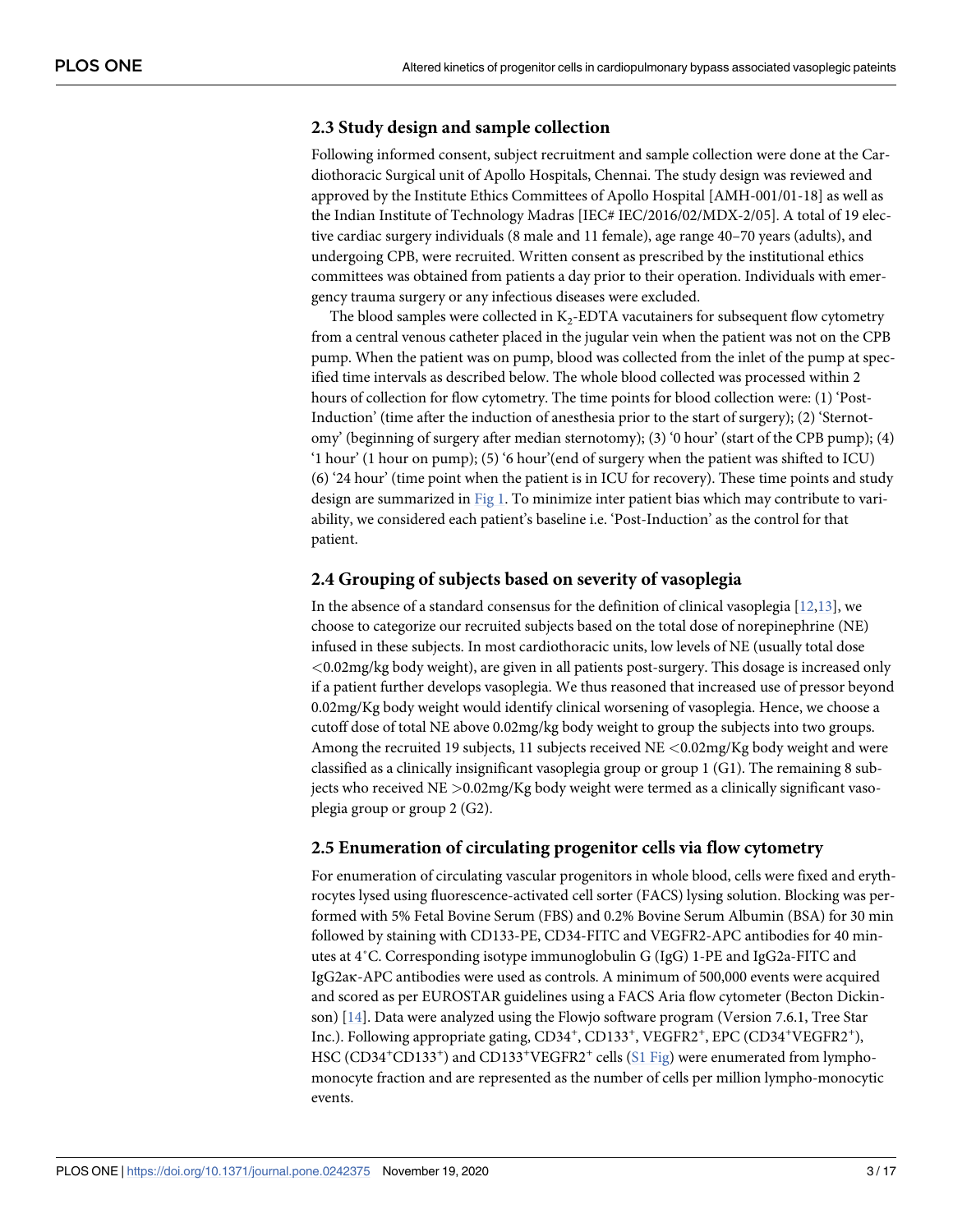<span id="page-3-0"></span>

<https://doi.org/10.1371/journal.pone.0242375.g001>

#### **2.6 Statistical analysis of clinical data**

Progenitor cell counts are expressed as mean ± SEM of the number of cells counted per 1 million lymphomonocyte events. Clinical data are also expressed either as mean ± SEM or Median. That the data were normally distributed was confirmed through a Kolmogorov-Smirnov test. Comparisons within and across groups were performed using paired and unpaired Student's t-test, respectively. For non-parametric data, the Mann-Whitney test and Wilcoxon matched pair test were employed.

#### **2.7 Mathematical model to assess the characterization of study subjects**

We used two machine learning techniques, logistic regression and gradient boosting, as prediction tools. Logistic regression is a machine learning tool used for binary classification problems. In linear regression, a linear function of inputs is fitted to match output on training data. The output is a real number.

In logistic regression, the output value is transformed using a cost function known as a logistic or sigmoid function to return a value between zero and one, which can be interpreted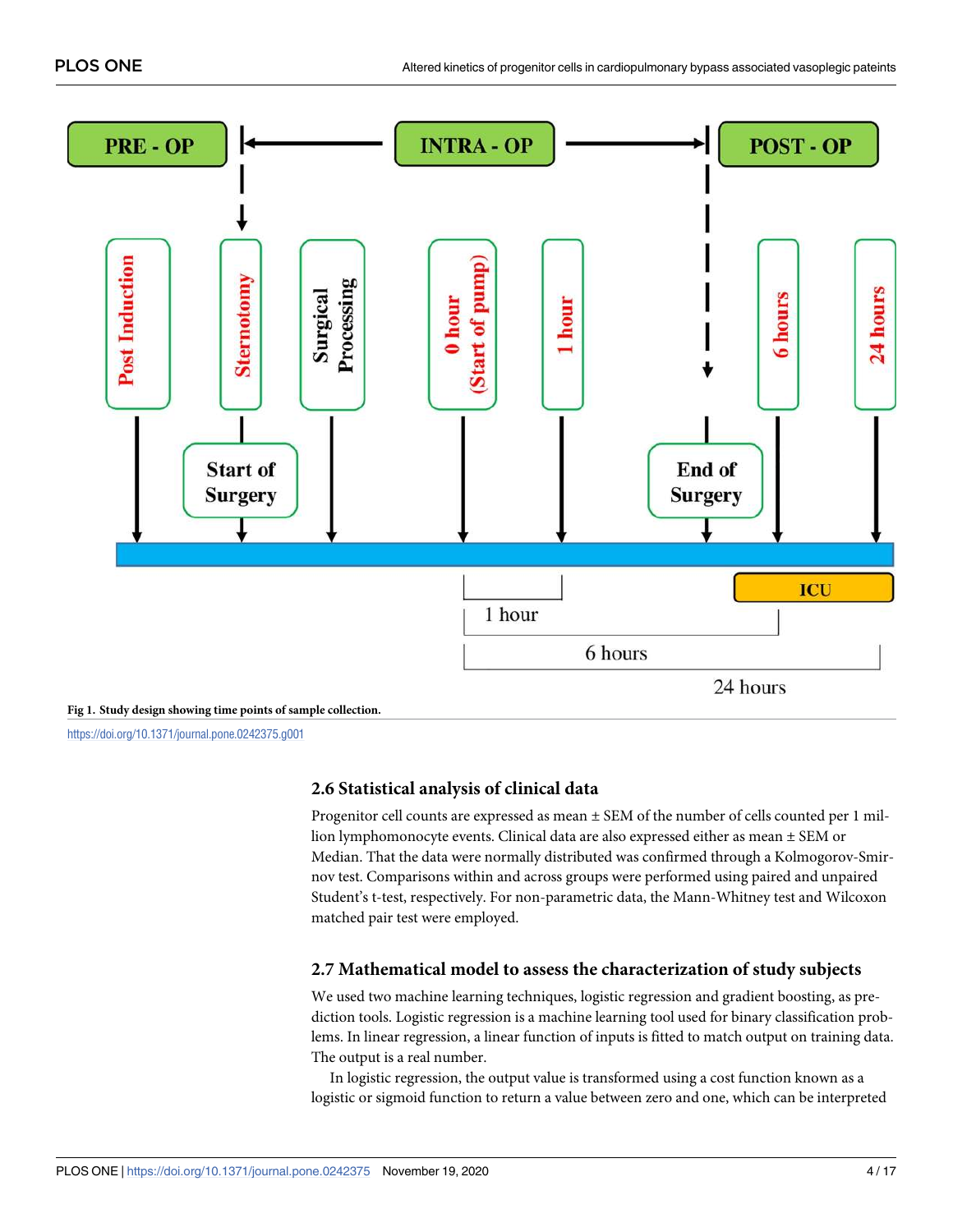<span id="page-4-0"></span>as a probability value. This output can be thresholder to predict a value of 0 or 1. We used the implementation in scikit-learn [\[15\]](#page-14-0).

Gradient boosting is a decision-tree-based algorithm for classification problems [\[16\]](#page-14-0). A decision tree is a tree of possible choices to be made given the input data. In a classification and regression tree (CART), unlike a traditional decision tree, the leaves indicate possible scores for outcomes, rather than binary choices. In gradient boosting, an ensemble of trees is used where each tree is trained to minimize errors of preceding trees. This has become a very popular machine-learning tool for tabular data in recent years, here we use the XGBoost package [[17](#page-14-0)].

Based on input parameters, logistic regression and gradient boosting were used to predict whether a patient belongs to G1 or G2. Predictions were validated using "leave one out"—each patient was left out once, and the machine-learning model was trained on the remaining patients and tested on the left-out patient. The significance of these predictions was assessed using p-values, i.e. the probability of a similar or better fit happening by chance. To calculate these, we compared the results of 10,000 randomizations. Random data were generated by shuffling the vasoplegia categorization (that is, redistributing the category labels among the patients, ensuring that there are still the same number of patients as are there in G1 and G2. Here, the  $p$ -value is the fraction of random data-sets with a similar or lower mean absolute error (MAE; the average of the absolute value of the error over all individuals) to the real data. Similar results (not shown) were obtained with a more aggressive randomization, where for each patient, we retain the vasoplegia categorization but pick a random number between the minimum and maximum of the original graph as the log fold-change value.

#### **3. Results**

#### **3.1 Characteristics of study subjects**

A drop in the Mean Arterial Pressure (MAP) from pre-CPB to post-CPB despite administration of inotropes and presence of hyper-lactemia indicates the onset of vasoplegia [\[1](#page-14-0)[,18\]](#page-15-0). Hence, we measured intra-arterial systolic blood pressure (SBP), diastolic blood pressure (DBP) and MAP in all 19 study subjects. We observed a significant decrease, not only in the MAP post-CPB at 24 hours but also in DBP at 24 hours compared to the pre-surgery state [\(Fig](#page-5-0) [2A\)](#page-5-0). Additionally, levels of lactate in blood were significantly higher after 1 hour on the pump, peaking at 6 hours and remaining significantly high even at 24 hours compared to post-induction ([Fig 2B](#page-5-0)). These parameters were similar for all 19 subjects in our study group, except for the difference in dosage of noradrenaline or norepinephrine (NE) infusion post-CPB.

[Table 1](#page-6-0) shows the baseline anthropometric and clinical characteristics and intake of medication such as Angiotensin II converting enzymes inhibitors (ACEI) and Angiotensin receptor blockers (ARBs) of the clinically classified groups G1 and G2. As shown in [Table 1,](#page-6-0) there was no significant difference in age, gender ratio, BMI, heart and respiratory rate, DBP, SBP, and MAP as well as in the % intake of ACEIs, ARBs, statins, steroids except for beta-receptor blockers (β- blockers) between the two groups. The intake of β- blockers is almost two fold in G2 subjects. The percentage of existent comorbidities in recruited subjects such as diabetes, hypertension, dyslipidemia and renal failure, along with cardiac morbidities such as heart failure, right ventricular dysfunction (RV dysfunction) and pulmonary artery hypertension (PAH) are shown in [Table 1](#page-6-0). The percentage of RV dysfunction in G2 subjects is higher compared to G1 subjects. A significant increase in urea for G2 is in concordance with observed renal failure in 25% subjects of this group.

The post-operative clinical outcomes for the two groups are shown in [Table 2.](#page-7-0) The cardiac function measured as left ventricular ejection fraction (LVEF) post CPB, showed normal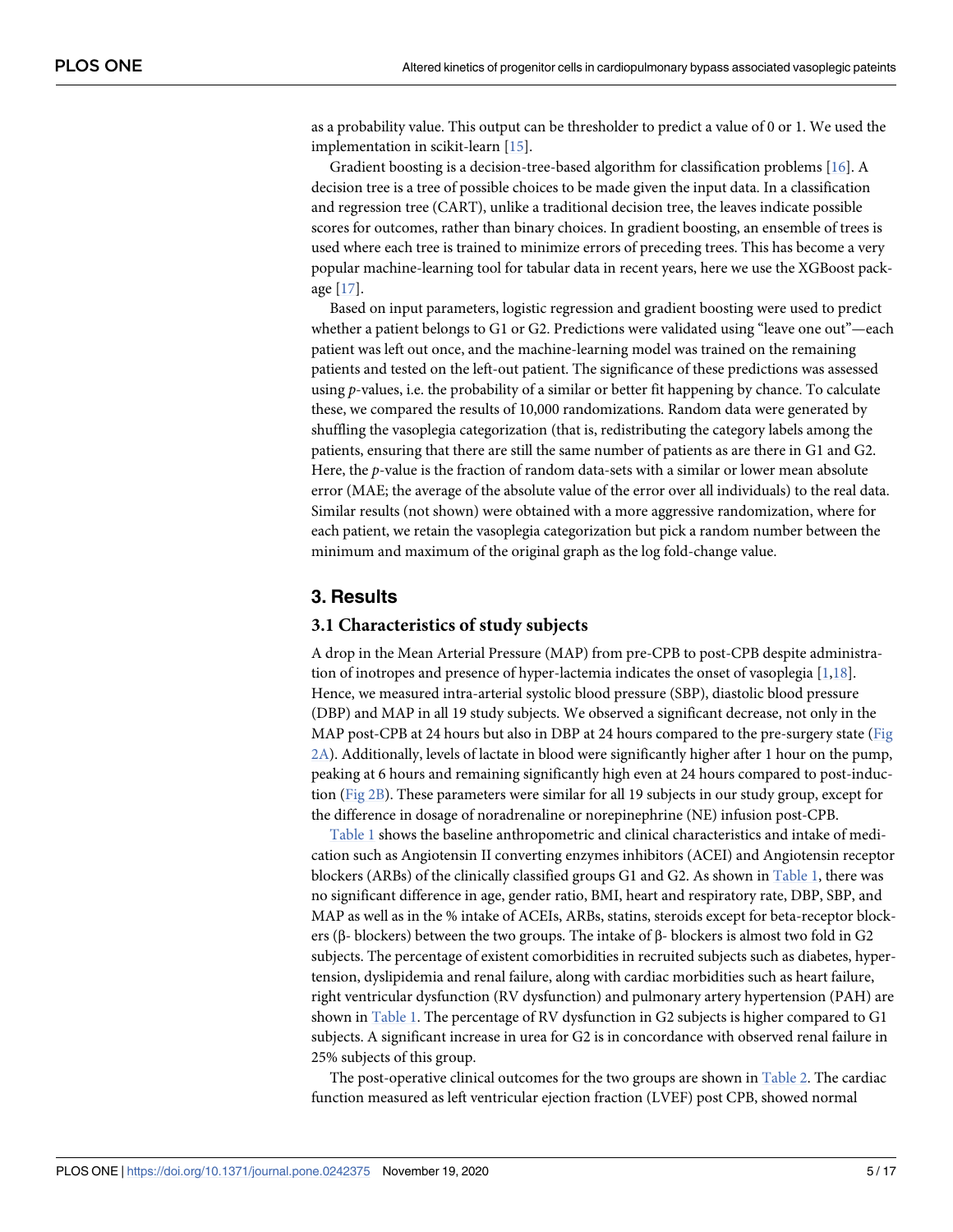<span id="page-5-0"></span>

**[Fig 2.](#page-4-0) Characterization of study subjects.** (A) Graph showing blood pressure changes between Pre-Operation and Post-Operation in all the study individuals (n = 19). (B) Lactate concentration from blood at different time points in all the individuals (n = 19) measured in mmol/L. Data shown as Mean  $\pm$  SEM. \*\* p  $\leq$  0.01, \*\*\* p  $\leq$  0.001,  $p \leq 0.0001$  vs respective control. Mann-Whitney's test and Wilcoxon matched pair test were employed.

<https://doi.org/10.1371/journal.pone.0242375.g002>

values of more than 55% for both the groups [\(Table 2](#page-7-0)). However, MAP was maintained above 70mmHg for both groups with infusion of vasopressors ([Table 2](#page-7-0)). Intraoperative parameters such as fluid balance have an effect on the post CPB outcomes like vasoplegia, organ dysfunction and mortality [\[1](#page-14-0)[,19\]](#page-15-0). Hence, we determined the intraoperative fluid balance change (FBC) during CPB in terms of the difference in volume of fluid intake and output (I & O) for each subject [[20](#page-15-0)] (calculated from the perfusionist chart). The fluid balance change is expressed as positive, negative or zero fluid balance and the percentage of subjects under each fluid balance state in a group is shown in [Table 2.](#page-7-0) The percentage of positive fluid balance subjects is higher in group 2 (75%) compared to group 1 (36.4%). (A positive fluid balance, also known as fluid overload, is correlated to higher mortality and organ dysfunction [\[21,22\]](#page-15-0)). Moreover, neither group had a trigger Hematocrit (Hct) for transfusion, (Median %Hct Group  $1 = 34$ ; Group 2 = 28). The higher incidence of positive fluid balance in G2 reflects the higher incidence of vasoplegia in that group, although it is difficult to establish causality.

There was a significant difference in post CPB characteristics such as the duration of ventilation ( $p$ <0.01) and the duration of ICU ( $p$  = 0.056) and hospital stay ( $p$ <0.05) which were all higher in case of G2 subjects, confirming the severity of clinical vasoplegia in G2 compared to G1 subjects. Among the measured biochemical parameters there was a significant increase in WBC count and a significant decrease in lymphocyte count for G2 compared to G1 subjects [\(Table 2\)](#page-7-0).

The predictive risk assessment score (EuroSCORE II, SOFA II score and APACHE II) is provided in Tables [1](#page-6-0) and [2.](#page-7-0) The EuroSCORE II (European System for Cardiac Operative Risk Evaluation II) score, used as a pre-operative index of patients' risk profile [\[23,24\]](#page-15-0) in terms of estimated percentage mortality (% mortality), is shown in [Table 1.](#page-6-0) This score takes into account patient related factors (anthropometric and comorbidities), cardiac related factors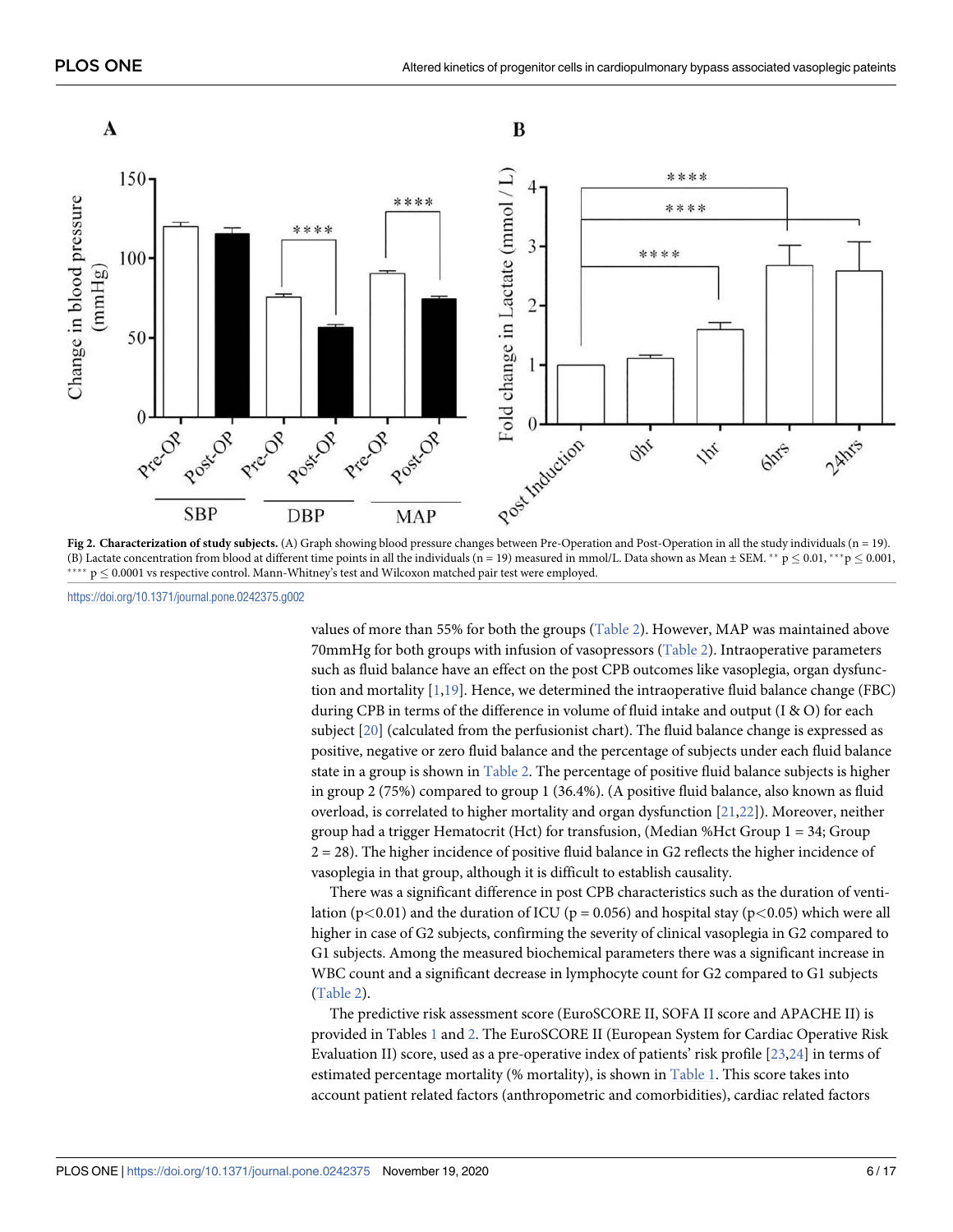| Parameters                                   | Group 1 $(n = 11)$ | Group 2 $(n = 8)$  |
|----------------------------------------------|--------------------|--------------------|
| Age (yrs)                                    | $57 \pm 2$         | $54 \pm 2$         |
| Sex (M/F)                                    | 5/6                | 3/5                |
| BMI                                          | $25.51 \pm 1.02$   | $26.46 \pm 2.38$   |
| Heart Rate (per min)                         | $83.45 \pm 3.32$   | $89 \pm 6.27$      |
| Systolic BP (mmHg)                           | $121.8 \pm 2.26$   | $115.0 \pm 4.62$   |
| Diastolic BP (mmHg)                          | $78.18 \pm 2.26$   | $72.5 \pm 2.50$    |
| Mean Arterial Pressure (mmHg)                | $92.59 \pm 2.53$   | $86.67 \pm 2.88$   |
| Respiratory Rate (No. of breaths/min)        | $20.18 \pm 0.68$   | $22.13 \pm 1.23$   |
| <b>LVEF</b>                                  | $61.3 \pm 2.9$     | $61.7 \pm 1.9$     |
| Urea (mg/dl)                                 | $24.80 \pm 2.19$   | $45.29 \pm 6.7***$ |
| Creatinine (mg/dl)                           | $0.74 \pm 0.05$    | $0.94 \pm 0.12$    |
| Comorbidities % prevalence                   |                    |                    |
| Diabetes (%)                                 | 45.0               | 37.0               |
| Hypertension (%)                             | 45.0               | 25.0               |
| Dyslipidemia (%)                             | 9.0                | 12.0               |
| Renal failure (%)                            | $\mathbf{0}$       | 25.0               |
| Heart failure (%)                            | 27.27              | 37.5               |
| Right Ventricular dysfunction (%)            | 9.09               | 37.5               |
| PAH (%)                                      | 36.36              | 50.0               |
| Medication intake (% per group)              |                    |                    |
| ACEI(%)                                      | 27.27              | 35.1               |
| ARB (%)                                      | 27.27              | 12.5               |
| $Statins(\%)$                                | 27.3               | 25                 |
| Steroids (%)                                 | 18.2               | 37.5               |
| Beta blockers (%)                            | 36.4               | 75                 |
| Types of surgery                             | No. of patients    |                    |
| Mitral valve replacement/Repair              | $\overline{c}$     | 5                  |
| Aortic valve replacement/Repair              | $\overline{c}$     | $\mathbf{1}$       |
| Double valve repair                          | 1                  | 1                  |
| Two procedure (CABG+ Valve replacement)      | 3                  | $\bf{0}$           |
| Double lung transplant                       | 3                  | $\mathbf{0}$       |
| Double lung transplant+CABG                  | $\mathbf{0}$       | $\mathbf{1}$       |
| Pre operative risk score                     |                    |                    |
| Euro SCORE II (Median % estimated mortality) | 1.25               | 3.05               |

<span id="page-6-0"></span>**[Table 1.](#page-4-0) Anthropometric and clinical characteristics of CPB individuals at baseline.**

LVEF—Left ventricular ejection fraction, Intake of Angiotensin II converting enzymes inhibitor (ACEI) and Angiotensin receptor blocker (ARB) are expressed in percentage, CABG- Coronary artery bypass graft; Euro SCORE II- European System for Cardiac Operative Risk Evaluation II; Data expressed in Mean± S.E.M unless otherwise specified \*\*p<0.0.

<https://doi.org/10.1371/journal.pone.0242375.t001>

(pre-operative LV function, recent myocardial infarction and pulmonary hypertension) and operation related factors (urgency and weight of intervention). The SOFA II (Sequential organ Failure Assessment II) score is used to determine level of organ dysfunction and mortality risk in ICU patients ([Table 2](#page-7-0)). APACHE II (Acute Physiology and Chronic Health Evaluation II) score esti-mates ICU mortality [\(Table 2](#page-7-0)) [25-27]. The categories of post-operative ICU parameters taken into account during calculation of SOFA II and APACHE II are vitals (temperature, mean arterial pressure, heart rate, respiratory rate) and blood chemistry (urea, creatinine, bilirubin and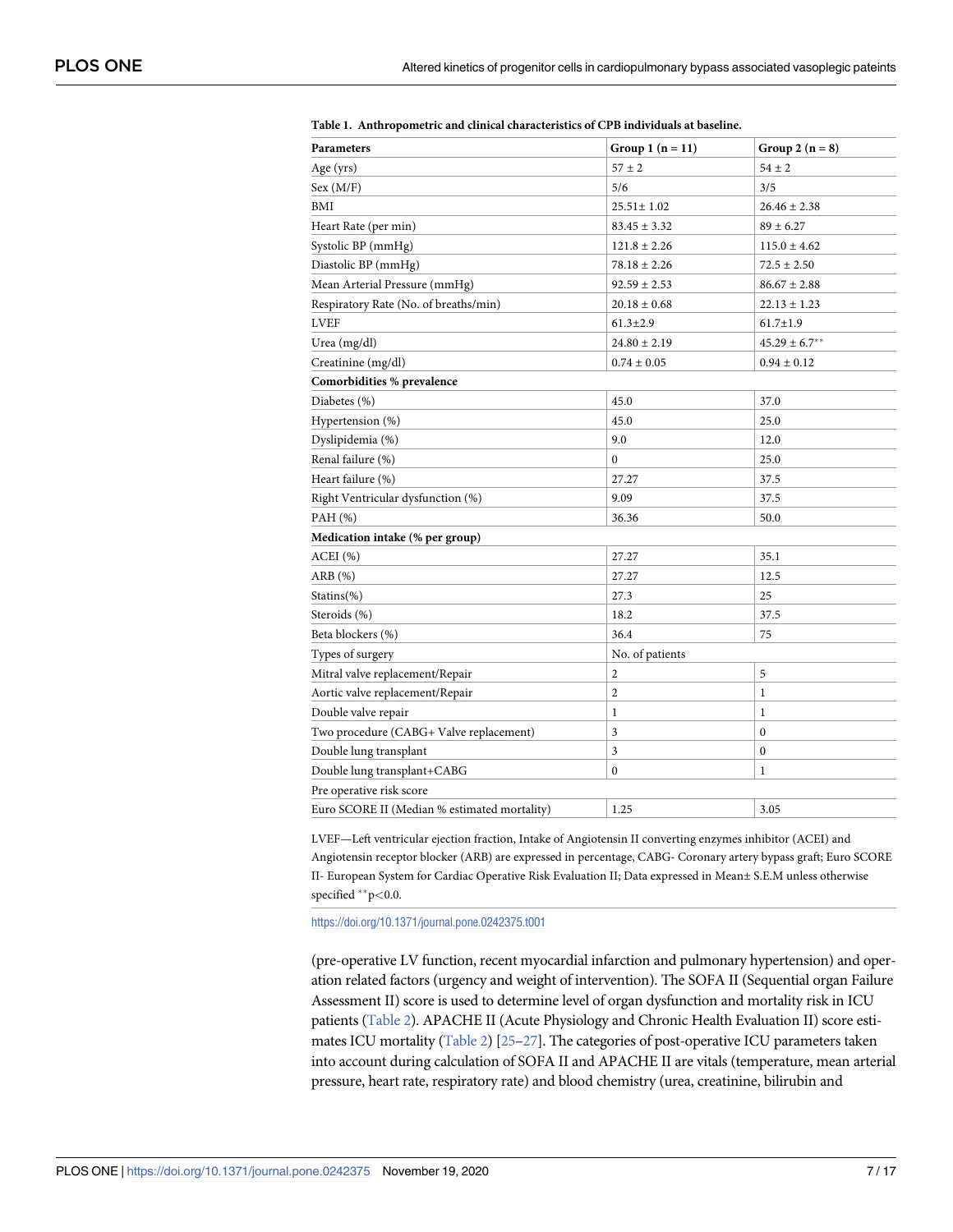| Post-CPB (at ICU) measurements                       |            |                   |                               |  |
|------------------------------------------------------|------------|-------------------|-------------------------------|--|
| <b>Clinical parameters</b>                           |            |                   | Group 2 $(n = 08)$            |  |
| CPB duration (min) (Median)                          |            | $225.2 \pm 41.04$ | $206.1 \pm 45.09$             |  |
| Cross Clamping time (min) (Median)                   |            | $198.8 \pm 45.64$ | $161 \pm 45.73$               |  |
| Complete flow rate (lit/min) (Median)                |            | $3.90 \pm 0.16$   | $3.97 \pm 0.17$               |  |
| Average flow rate(lit/min) (Median)                  |            | $2.89 \pm 0.12$   | $2.77 \pm 0.14$               |  |
| Heart Rate (per min) at 24 hrs                       |            | $77.82 \pm 4.14$  | $95.00 \pm 5.57$ *            |  |
| Systolic BP (mmHg) at 24 hrs                         |            | $124.1 \pm 4.50$  | $102.3 \pm 4.74$ **           |  |
| Diastolic BP (mmHg) at 24 hrs                        |            | $59.55 \pm 2.00$  | $55.63 \pm 1.36$              |  |
| Mean Arterial Pressure (mmHg) at 24 hrs              |            | $77.64 \pm 1.82$  | $71.63 \pm 1.96$ <sup>*</sup> |  |
| Respiratory rate (No. of breaths/min)                |            | $20.36 \pm 0.88$  | $22.00 \pm 1.30$              |  |
| LVEF (%) (Median)                                    |            | $59.63 \pm 1.78$  | $57.86 \pm 2.14$              |  |
| Fluid balance change (At end of CPB)                 |            |                   |                               |  |
| Positive (%)                                         |            | 54.55             | 75.0                          |  |
| Negative (%)                                         |            | 36.36             | 25.0                          |  |
| Zero (%)                                             |            | 9.09              | $\overline{0}$                |  |
| Duration of ventilation (hrs)                        | <b>CMV</b> | $12.30 \pm 1.10$  | $18.13 \pm 3.07$              |  |
|                                                      | CPAP       | $2.37 \pm 0.46$   | $22.25 \pm 16.59$ **          |  |
| ICU Stay (days)                                      |            | $4.50 \pm 0.61$   | $10.63 \pm 4.46$              |  |
| Hospital stay (days)                                 |            | $9.81 \pm 0.90$   | $23.25 \pm 5.9^*$             |  |
| Mortality (number and %)                             |            | 0 & 0%            | 2 & 10.5%                     |  |
| <b>Biochemical measurements</b>                      |            |                   |                               |  |
| Urea (mg/dl)                                         |            | $33.27 \pm 5.34$  | $36.86 \pm 3.77$              |  |
| Creatinine (mg/dl)                                   |            | $0.73 \pm 0.08$   | $0.96 \pm 0.09*$              |  |
| EGFR (ml/min/1.73m2)                                 |            | $116.9 \pm 7.41$  | $93.32 \pm 12.74$             |  |
| Hemoglobin (%)                                       |            | $10.03 \pm 0.40$  | $10.33 \pm 0.40$              |  |
| $ESR$ (mm/hr)                                        |            | $53.60 \pm 7.58$  | $40.00 \pm 9.33$              |  |
| WBC (103/mm3)                                        |            | $14.02 \pm 2.06$  | $20.62 \pm 2.82$ *            |  |
| Lymphocytes (%)                                      |            | $10.55 \pm 2.08$  | $5.12 \pm 0.85$ *             |  |
| Monocytes (%)                                        |            | $7.09 \pm 1.03$   | $7.12 \pm 1.00$               |  |
| Neutrophils (%)                                      |            | $80.18 \pm 3.46$  | $86.88 \pm 1.69$              |  |
| Platelet count (103/mm3)                             |            | $187.2 \pm 11.23$ | $192.6 \pm 39.17$             |  |
| Post-operative risk score (ICU score)                |            |                   |                               |  |
| SOFA Score (Median score)/estimated % Mortality      |            | 7/18.2            | 8/26.3                        |  |
| APACHE II Score (Median score)/estimated % Mortality |            | 9/7.6             | 13/7.75                       |  |

#### <span id="page-7-0"></span>**[Table 2.](#page-4-0) Clinical and Biochemical characteristics of individuals at intra and post-CPB.**

EGFR—Estimated Glomerular Filteration Rate; ESR—Erythrocyte Sedimentation Rate; WBC—White Blood Cells; CMV—Continuous mandatory ventilation; CPAP— Continuous positive airway pressure; ACEI—Angiotensin Converting Enzymes inhibitor; ARB—Angiotensin II receptor blocker;LVEF—Left ventricular ejection fraction; SOFA Score-Sequential organ Failure Assessment II;APACHE II -Acute physiology and Chronic Health Evaluation II.Data expressed in Mean ± S.E.M unless otherwise specified. LVEF, Hemoglobin and Death Rate are expressed in %. �p*<*0.05 and

��p*<*0.01.

<https://doi.org/10.1371/journal.pone.0242375.t002>

electrolytes); oxygenation parameters (PaO2, FiO2 and mechanical ventilation); and hematology (Hematocrit, WBC). The value signifying the most extreme deviation from the normal for each physiological variable within a 24 hour period post operation is used for scoring.

As shown in [Table 1,](#page-6-0) the pre-operative risk score, EuroSCORE II predicts twice the estimated % mortality for group 2 (3.05%) compared to group 1 (1.25%), indicating the presence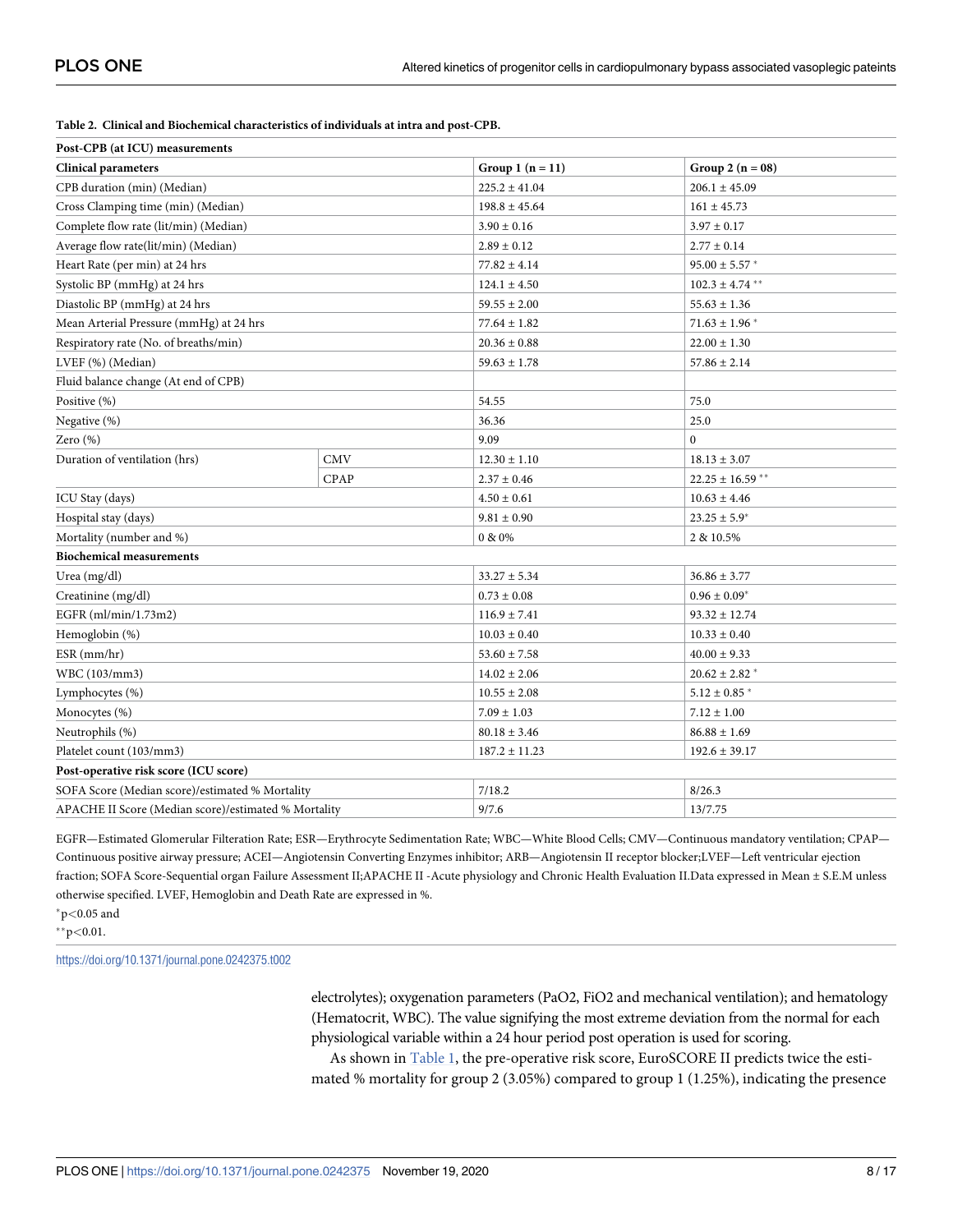<span id="page-8-0"></span>of higher risk for group 2 subjects in developing clinical complications upon cardiac surgery. The post-operative ICU score SOFA II indicate higher % mortality (26.3%) in group 2 compared to group 1 (18.2%) while the APACHE II score showed similar score values and estimated % mortality among the groups  $(Table 2)$  $(Table 2)$  $(Table 2)$ . This establishes the need to carry out studies which determine biomarkers, especially vascular markers which can provide independent predictions, and may also complement risk scores to determine the severity of post-operative clinical outcomes.

#### **3.2 Circulating levels of progenitor cells**

Changes in the circulating levels of progenitors were enumerated in the individuals using flow cytometry. As can be seen in Fig 3A, for the combined 19 on-pump cases, we observed an early increase in CD34<sup>+</sup> cells followed by CD133<sup>+</sup> and VEGFR2<sup>+</sup> cells. The CD34<sup>+</sup> cells count peaked at 1 hour and remained elevated at 6 hours (a 25-fold increase compared to post induction), but gradually decreased by 24 hours (Fig 3A). There was a 15-fold increase in CD133<sup>+</sup> cell counts which peaked at 6 hours compared to post induction, later dipping at 24 hours (Fig 3A). In contrast, VEGFR2<sup>+</sup> cells had a late response to CPB, which increased gradually post-CPB from 6 hours onwards and remained high at 24 hours (statistically non-significant) (Fig 3A). With regard to double positive cells, EPCs rose from 1 hour onwards and remained elevated at 24 hours (Fig 3B) whereas HSC peaked at 6 hours but dipped by 24 hours (Fig 3B). CD133<sup>+</sup>VEGFR2<sup>+</sup> cells did not show any observable change in numbers upon CPB in the study subjects.

## **3.3 Circulating levels of progenitor cells and levels of lactate in G1 versus G2 subjects**

We then sought to determine how changes in circulating progenitors differed between G1 and G2. As can be seen from  $Fig 4A$  and  $4B$ , the G1 individuals had an early increase in the number



**Fig 3. Fold changes in circulating counts of measured progenitor cells for all 15 on pump cases (4 were considered outlier by statistical package for the social** sciences). (A) Line graph showing fold change in single positive cell counts for CD34<sup>+</sup>, CD133<sup>+</sup>& VEGFR2<sup>+</sup> cells and (B) Line graph summarizing changes in double positive cell counts for HSCs (CD34\*CD133\*) and EPCs (CD34\*VEGFR2\*). Data is plotted as mean ± SEM. \*p  $\leq$  0.05, \*\* p  $\leq$  0.01 vs post induction, \$ p  $\leq$  0.05, \$ \$  $p \le 0.01$  vs sternotomy and # vs 6 hours. Mann-Whitney's test and Wilcoxon matched pair test were employed accordingly.

<https://doi.org/10.1371/journal.pone.0242375.g003>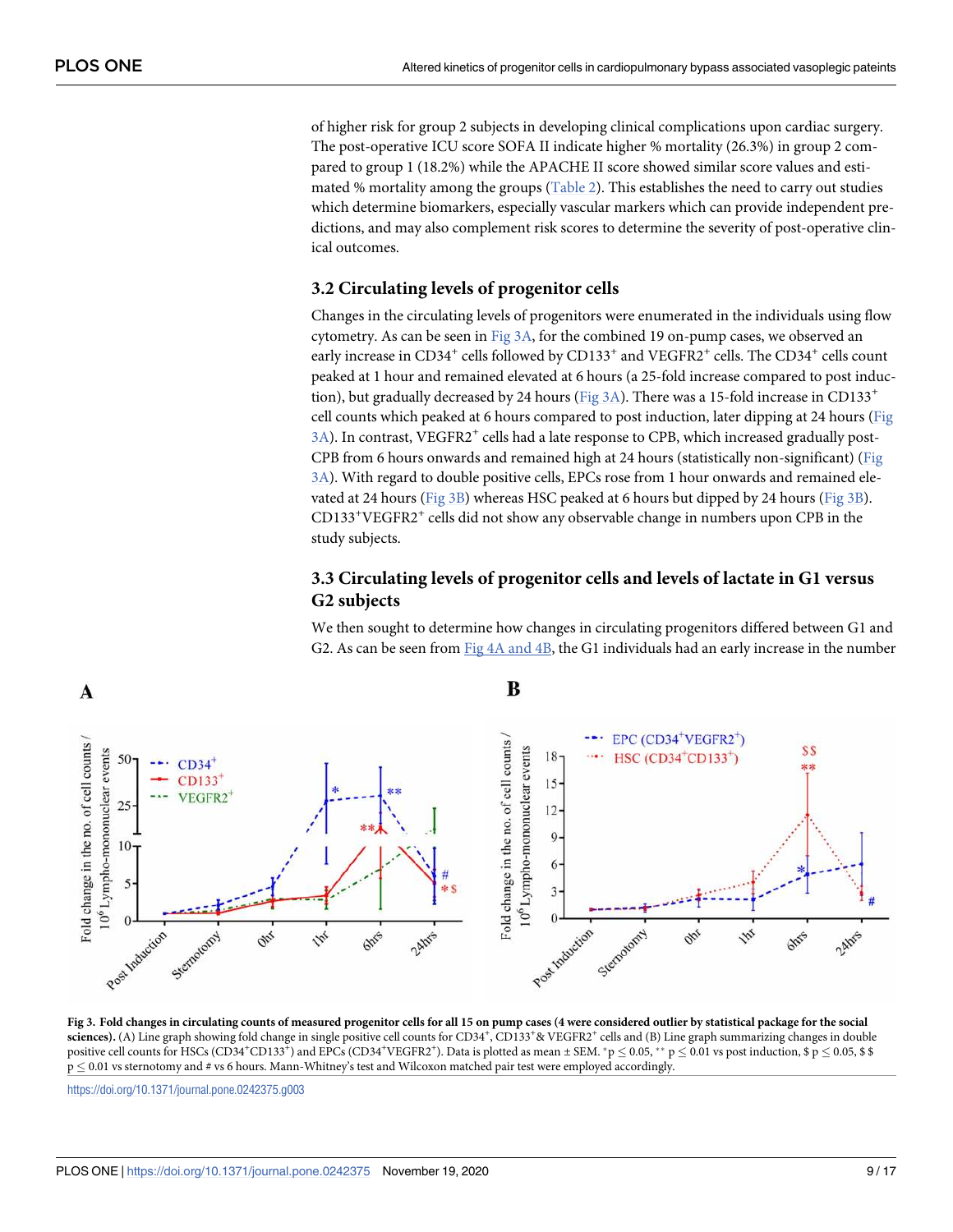<span id="page-9-0"></span>

**[Fig 4.](#page-8-0) Circulating counts of progenitor cells in individuals undergoing CPB at various intra-operative time points in G1 and G2 study individuals.** Line graph showing fold change in cell counts for (A) CD34<sup>+</sup>(B) HSC (CD34<sup>+</sup>CD133<sup>+</sup>) and (C) EPC (CD34<sup>+</sup>VEGFR2<sup>+</sup>) in vasoplegic groups namely G1 and G2. Data is plotted as mean  $\pm$  SEM.  $^*$ p  $\leq$  0.05,  $^{**}$  p  $\leq$  0.01 vs G2 at that point. Mann-Whitney's test and Wilcoxon matched pair test were employed accordingly.

<https://doi.org/10.1371/journal.pone.0242375.g004>

of CD34<sup>+</sup> from 0 hour onwards, whereas this increase was delayed in G2 individuals. In G2 individuals, an increase in the cell number with regard to CD34<sup>+</sup> and HSCs was observed only at 6 hours. EPCs started rising from 1 hour onwards in G1 individuals and remained elevated till 24 hours. This response was blunted in G2 ( $Fig 4C$ ). The other cell types, i.e.  $VEGR2^+$  cells</u> and CD133<sup>+,</sup> did not show any statistically significant trend for G1 and G2 subjects.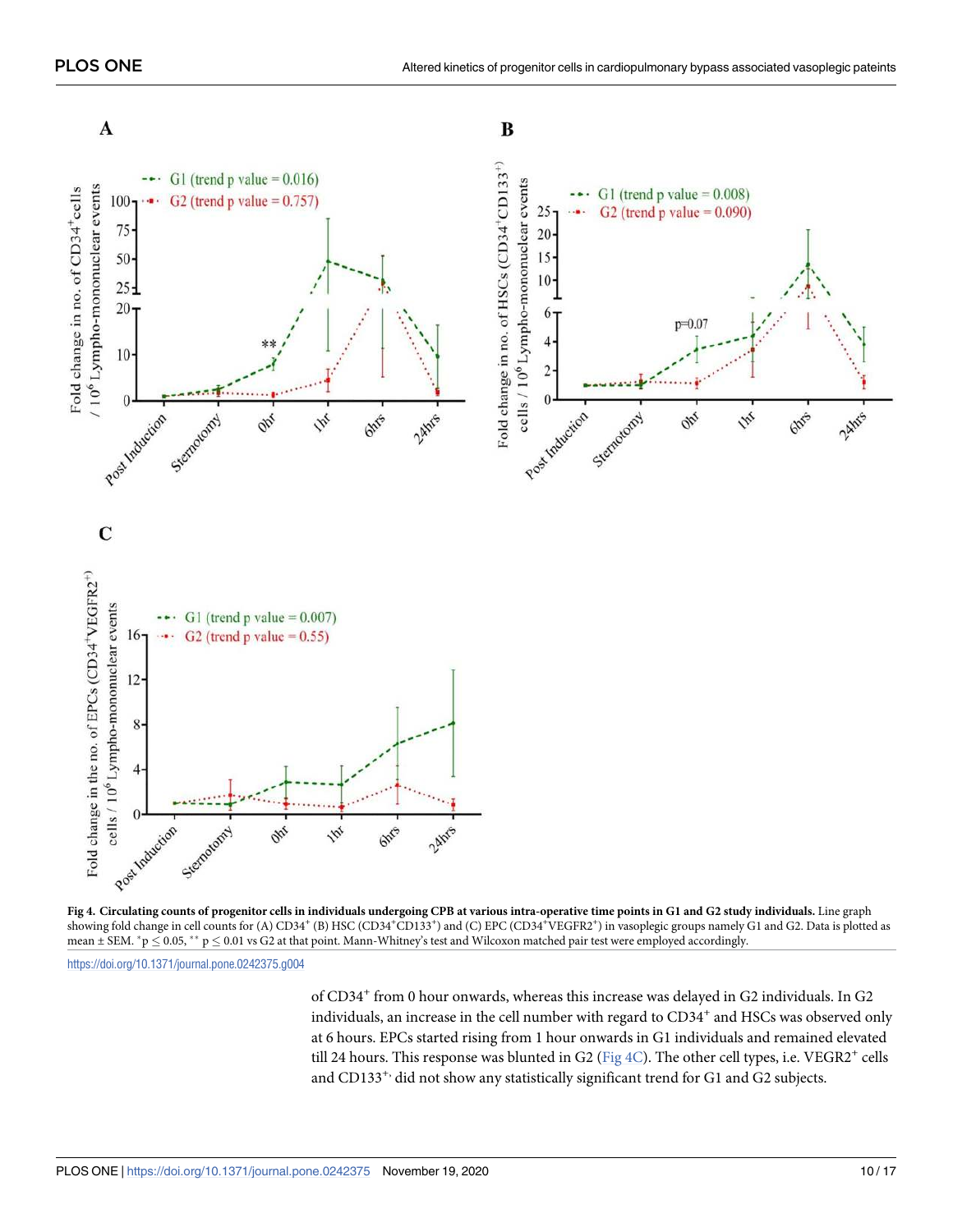## **3.4 Assessing vasoplegia grouping for individual patients using machine learning**

The log-fold change of CD34<sup>+</sup> marker for each patient was plotted on the y-axis at different time points with respect to three baselines: induction (B1), sternotomy (B2) and 0 hour (P0) against the case number shown arranged in increasing order of amount of nor-epinephrine dosage given to patients on the x-axis (as in  $Fig 5A-5C$  respectively). We observed that, on using CD34<sup>+</sup> as a marker, the 0-hour log fold change with respect to baselines B1 i.e induction

<span id="page-10-0"></span>

**Fig 5. Bar graph showing log fold change of CD34<sup>+</sup> marker for each patient, identified by case number, computed at different time points with respect to three baselines: Induction, sternotomy and 0 hr.** (A) Log fold change at on-pump 0hr with respect to induction. (B) Log fold change for on-pump 0hr time point with respect to sternotomy. (C) Shows 24hr log fold change with respect to sternotomy. Case numbers for patients in G1 (insignificant vasoplegia) are shown in green and those for patients in G2 (significant vasoplegia) are shown in red. The status of individual patients as diabetic (d), hypertensive (h) or having renal failure (r) is also indicated together with each bar. (D), (E), (F) show machine learning groupings for G1 and G2 using logistic regression and (G), (H), (I) show the same based on gradient boosting. Correctly classified patients are shown, by case number, in green boxes, and misclassified patients in red boxes. Corresponding p-values are shown.

<https://doi.org/10.1371/journal.pone.0242375.g005>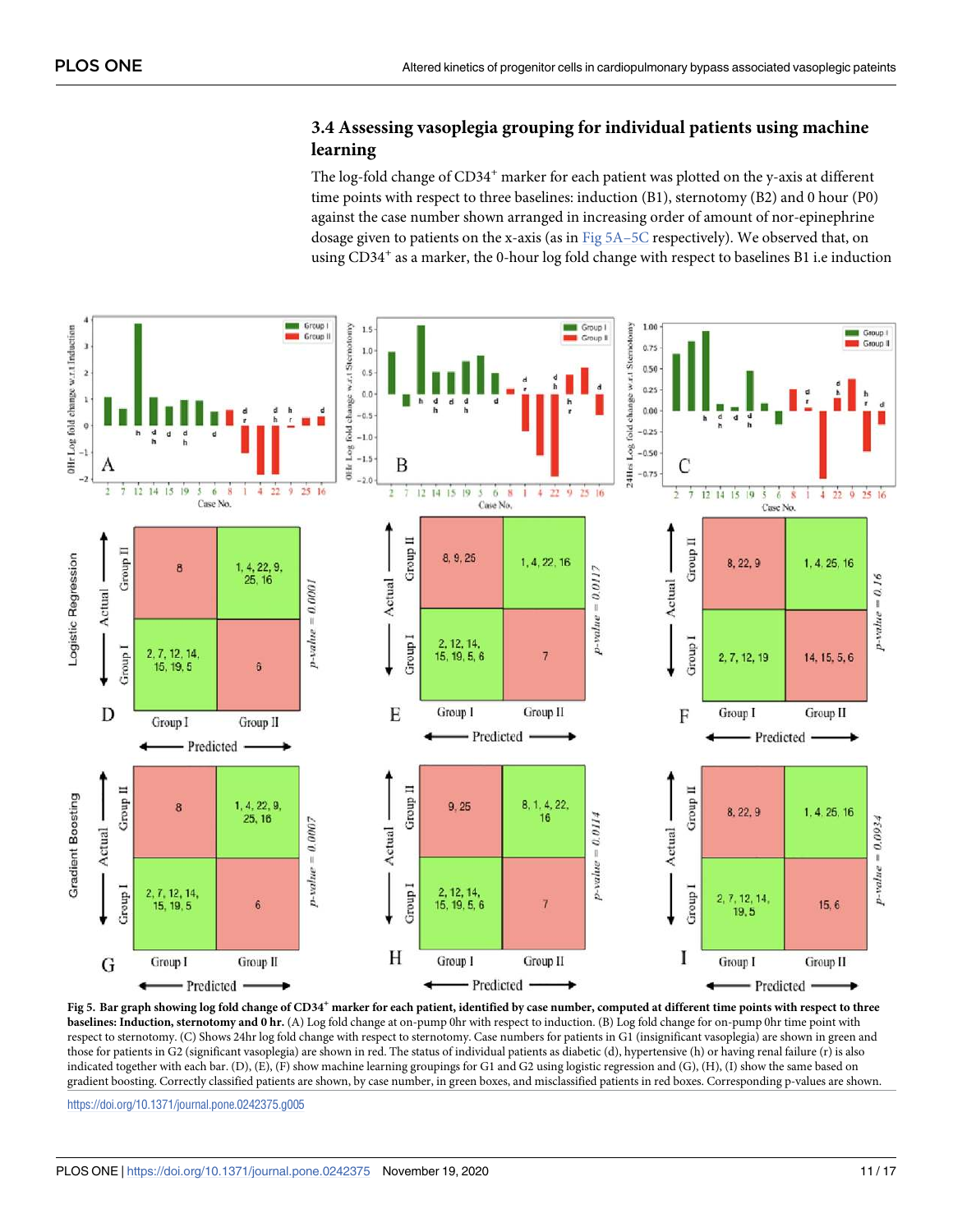|                            | 0 hour vs induction | 0 hour vs sternotomy | 24 hour vs sternotomy |
|----------------------------|---------------------|----------------------|-----------------------|
| Mean I (Non-Vasoplegic)    | 1.23                | 0.68                 | 0.37                  |
| Mean II (Vasoplegic)       | $-0.51$             | $-0.50$              | $-0.09$               |
| Standard deviation I       | 1.08                | 0.53                 | 0.42                  |
| Standard deviation II      | 1.05                | 0.96                 | 0.43                  |
| Pooled Std Deviation       | 1.06                | 0.76                 | 0.42                  |
| Cohen's d effect size      | 1.63                | 1.56                 | 1.10                  |
| Power (actual effect size) | 0.62                | 0.55                 | 0.20                  |
| Power (effect size 1)      | 0.20                | 0.20                 | 0.20                  |
| Power (effect size 1.5)    | 0.55                | 0.55                 | 0.55                  |
| Power (effect size 2)      | 0.77                | 0.77                 | 0.77                  |

#### <span id="page-11-0"></span>**Table 3. Power analysis.**

<https://doi.org/10.1371/journal.pone.0242375.t003>

[\(Fig 5A\)](#page-10-0) and B2 i.e sternotomy [\(Fig 5B\)](#page-10-0) and 24 hours fold change with respect to baseline B2 [\(Fig 5C\)](#page-10-0) show the clearest visual trend in representing the difference between G1 and G2.

Patients were then classified using logistic regression ([Fig 5D–5F\)](#page-10-0) and gradient boosting (Fig  $5G-5I$ ) algorithms on the above-mentioned log fold change values for the CD34<sup>+</sup> marker. Grouping on each patient were made by leaving that patient out and training on other patients. Gradient boosting outperformed logistic regression in general, with both methods mis-classifying only two patients in the best case [\(Fig 5D and 5G](#page-10-0)). The performance of the classifiers was significant (p*<*0.05) for [Fig 5D, 5E, 5G and 5H](#page-10-0) (0 hour compared to baselines B1 and B2).

**Power analysis.** For each time point, we calculated the sample means and standard deviations separately for the two groups  $(I = non-vasoplegic$  or insignificantly vasoplegic; II = vasoplegic), and the pooled standard deviation. We calculated the effect size given as Cohen's  $d = (difference in means)/(pooled standard deviation)$ . We calculated the statistical power for the observed effect size, as well as for effect sizes of 1.0, 1.5 and 2.0, at a desired significance of 0.05 for 8 non-vasoplegic and 7 vasoplegic patients, by simulating 100 data sets per effect size. For the 0-hour vs induction and 0 hour vs sternotomy time points, we find a large effect size and a moderately high statistical power, as shown in Table 3 below.

**Propensity matching.** Given the small dataset, a thorough propensity matching on all parameters is unfeasible. Instead, a Euroscore II value was calculated for each patient based on their clinical parameters, and these were matched. Out of eight non-vasoplegic and seven vasoplegic patients, we found a subset of five good matches per group, as given in the supplementary table [\(S1 Table](#page-13-0)) and supplementary figure [\(S2 Fig](#page-13-0)). Using these matched subsets of 5 vs 5 patients led to comparably good predictions as with the full set. Since the Euroscore II is comparable between the two groups, there is no significance difference in the risk profiles between the two groups.

## **4. Discussion**

In this study, we report differences in time dependent changes in levels of circulating progenitors and EPCs in CPB surgery in individuals exhibiting clinically significant and insignificant vasoplegia. We have demonstrated (as in [Fig 3A and 3B](#page-8-0)) that CD34<sup>+</sup> cells are the first one to respond to CPB, followed by CD133<sup>+</sup>, HSCs, EPCs and VEGFR2<sup>+</sup> cells. This part of the study supports the conclusions of previous studies investigating the mobilization of progenitor cells in circulation during and after CPB. Our findings on CD34<sup>+</sup> and HSCs are comparable with previous studies done by Dotsenko et al and Scheubel et al [\[28,29\]](#page-15-0). They reported an increase in CD34<sup>+</sup> cell counts at the end of surgery which contained to remain elevated 24 hours postoperation. Similarly, the rise in circulating HSCs peaks at 6 hours post-operatively and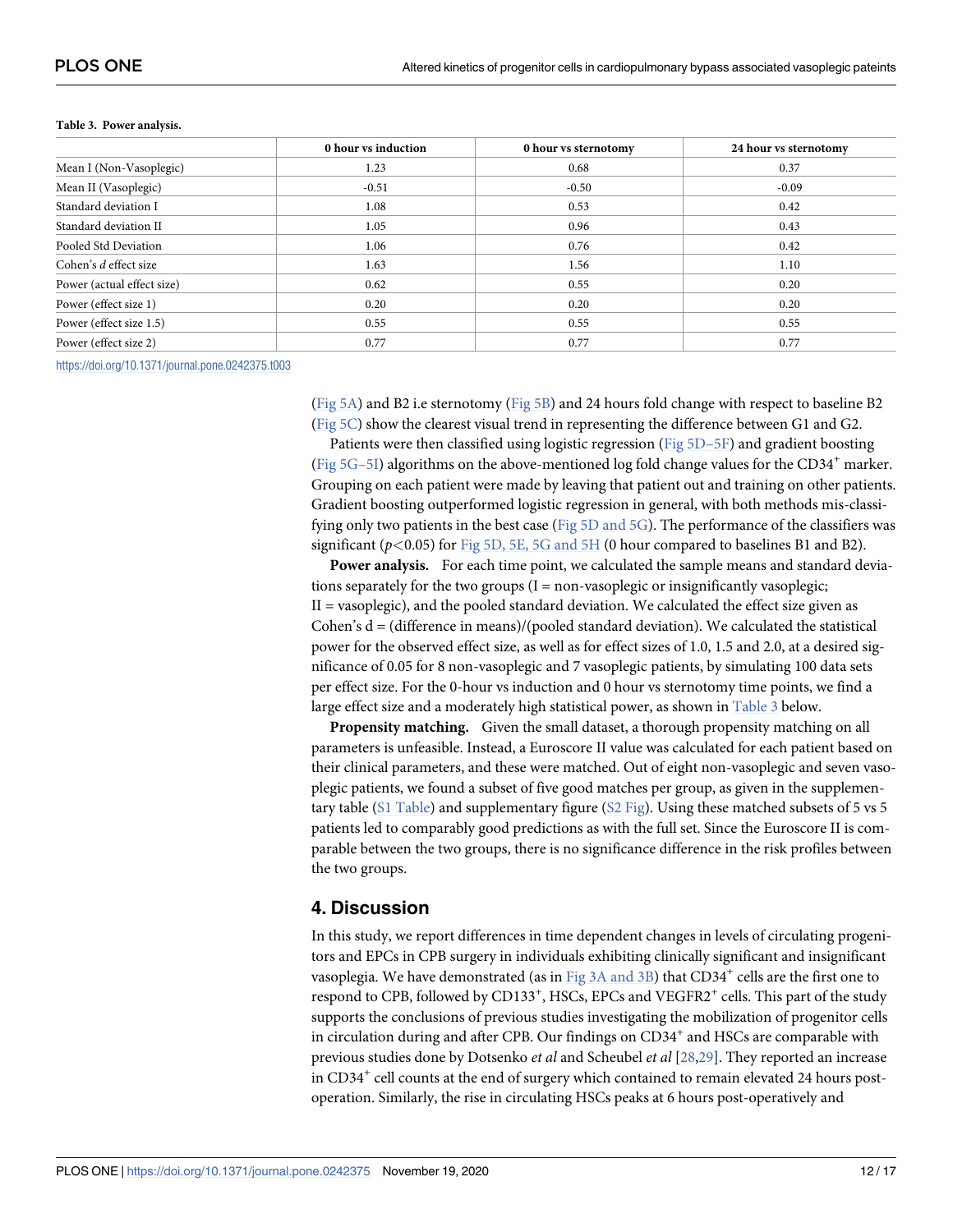<span id="page-12-0"></span>decreases after 24 hours. Increased EPCs and VEGFR2<sup>+</sup> levels at the end of the surgery have also been reported in previous studies  $[30-32]$ . Notably, the kinetics of progenitor cells and lactate levels follow a trend similar to that seen in Figs [2B,](#page-5-0) [3A and 3B](#page-8-0), which suggests hypoxia driven mobilization of progenitor cells [[33](#page-15-0)].

To the best of our knowledge this study represents the first attempt to associate changes in numbers of progenitors with the severity of vasoplegia. We have shown that individuals who do not develop clinically significant vasoplegia after surgery (G1) showed significant early increase in the number of  $CD34^+$  and HSCs. This rise was not observed in the individuals who developed significant vasoplegia (G2). Similarly, a blunted response of EPCs was observed in G2 individuals in comparison to G1.

Upon categorization based on the severity of vasoplegia, the early response of  $CD34^+$  and HSC counts in G1, as seen in [Fig 4A and 4B,](#page-9-0) might indicate the body's attempt to limit vascular damage by inducing repair mechanism against the insult caused due to CPB. This early response is compromised in G2 individuals. Prior studies have claimed that CD34<sup>+</sup> cells promote therapeutic angiogenesis through paracrine signaling in response to myocardial ischemia and have the potential to ensure engraftment of transplanted cells [[34](#page-15-0)]. Recently, Cogle *et al* have shown that the increase in the number of  $CD34^+$  cells in bone marrow is directly associated with improved functional outcomes after acute myocardial infarction (AMI) in the Timing in Myocardial Infarction Evaluation (TIME) and Late TIME clinical trials [[35](#page-15-0)]. In another study, Fadini et al have found that CD34<sup>+</sup> cells have a strong negative correlation with cardiovascular risk [\[36\]](#page-15-0). Similarly, HSCs are known to promote neovascularization on tissue engineered construct and have shown significant correlation with autologous white cell count and engraftment kinetics in myeloma patients [[37](#page-15-0)[,38\]](#page-16-0). Based on these studies and our observations, we speculate that endothelial injury caused by CPB, if not accompanied by an early mobilization of sufficient circulating progenitor cells, may result in impaired vascular repair, thereby contributing to the severity of vasoplegia. However, the reason for delayed response of CD34<sup>+</sup> and HSCs cells in G2 individuals is still unknown. Given the variability of vasoplegia even among patients within different risk groups, it would be reasonable to assume that pre-operative profiles may influence the ability to mobilize circulating progenitors and HSCs.

We also observed a depression in EPC count in G2 patients as seen in [Fig 4C.](#page-9-0) The reason for decreased circulating counts of EPCs in G2 could be due to compromised migration, homing and reparative potential of these cells as shown by Ruel et al. They demonstrated that the migratory effect of EPC was compromised in on-pump CPB patients [\[32\]](#page-15-0). Further, Lei Du et al have reported that EPCs start homing to the injured site after 4 hours from the end of the surgery, reporting a drop in the counts of circulating EPCs after 4 hours accompanied by a corresponding increase in their numbers in lung and kidney tissues [\[39\]](#page-16-0).

To support our findings, we employed machine learning techniques to evaluate our categorization of groups G1 and G2 with respect to the  $CD34<sup>+</sup>$  marker. We found that the log fold change values of  $CD34^+$  markers (as seen in [Fig 5A–5C\)](#page-10-0) reflected our findings in terms of an increasing trend in G1 and decreasing trend in G2. Among the algorithms we utilized, namely logistic regression and gradient boosting, we found that gradient boosting performed better in classifying patients into G1 and G2 as seen in Fig  $5G-5I$ . We found that in most patients, the clinical classification agreed with the grouping from gradient boosting. However certain patients, namely patients 6, 8 and 9 in our study, were frequently misclassified. Of these, patient 9 had Pre-CPB renal failure, while patients 6 and 8 had borderline levels of vasoplegia as indicated by norepinephrine dosage. While these results are promising, a study on a larger cohort would enable us to refine our predictive methods for better understanding.

In summary, this pilot study shows that a distinctive pattern of EPC response characterizes patients likely to develop clinically significant vasoplegia. Further studies will help clarify the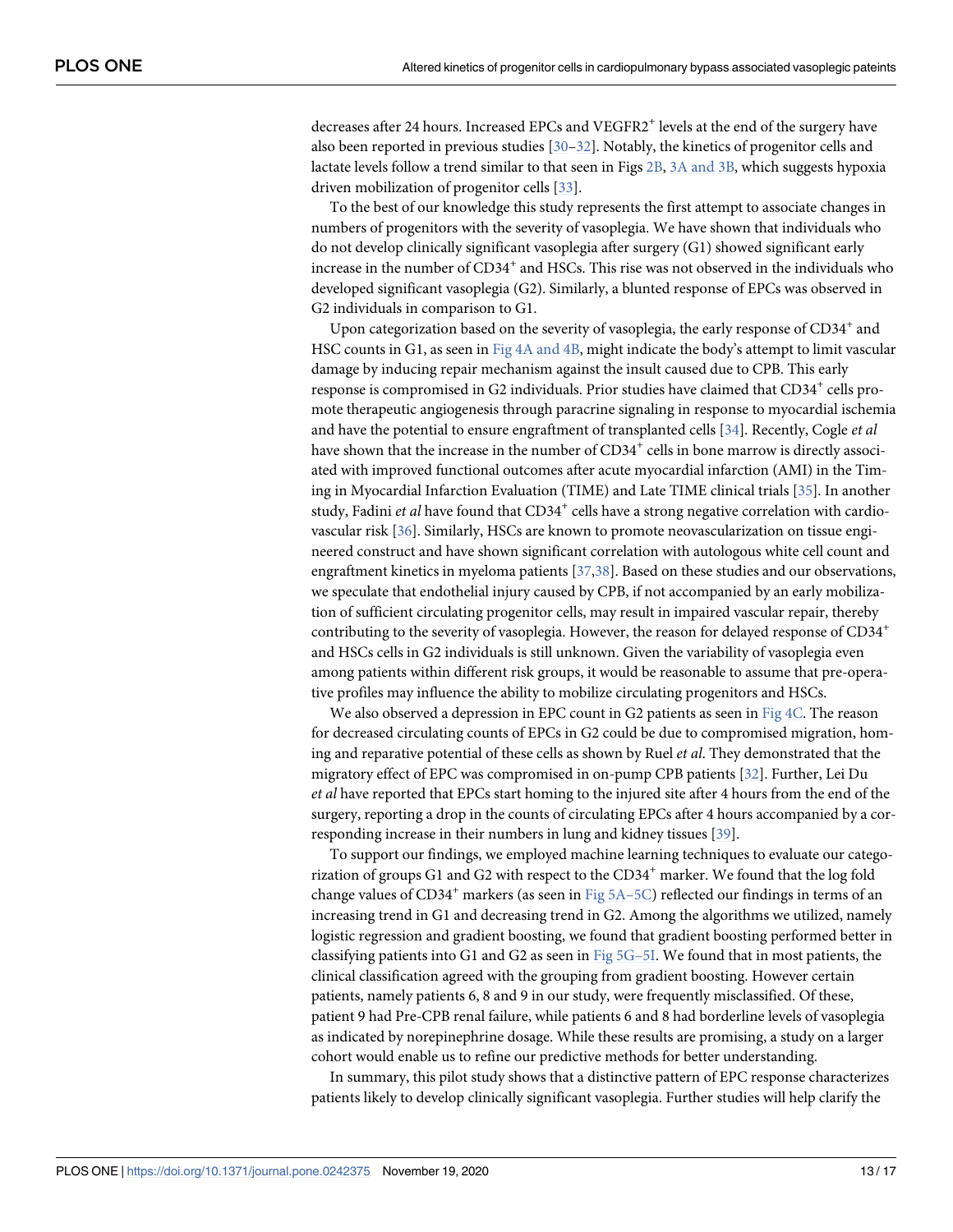<span id="page-13-0"></span>profile and the use of the EPC response as a biomarker to dictate the threshold to start pressors (or low dose steroids).

## **Study limitations**

There are certain limitations of the current study. For instance, due to small sample size, certain observations did not reach statistical significance. The other major limitation of the study is the non-availability of the blood sample beyond 24 hours. This limited us to observations of the kinetics of progenitor cells only up to 24 hours. Additionally, we did not measure the levels of secretory endothelial markers during perioperative time points to assess endothelial damage. Further studies with large cohorts tracking the changes both between and within risk stratified groups undergoing cardiopulmonary bypass will be needed to determine if a particular response profile could be used to predict the occurrence of significant vasoplegia.

## **Supporting information**

**[S1 Fig](http://www.plosone.org/article/fetchSingleRepresentation.action?uri=info:doi/10.1371/journal.pone.0242375.s001). Gating strategy applied for whole blood.** (TIF)

**[S2 Fig](http://www.plosone.org/article/fetchSingleRepresentation.action?uri=info:doi/10.1371/journal.pone.0242375.s002). Propensity matched subgroups of 5 patients under each group (Group I and Group II).**

(TIF)

**[S1 Table.](http://www.plosone.org/article/fetchSingleRepresentation.action?uri=info:doi/10.1371/journal.pone.0242375.s003) Propensity matching.** (TIF)

## **Acknowledgments**

The authors wish to acknowledge The Medical Team (Surgeons, Operation Theatre and ICU staff), Department of Cardiothoracic Surgery, Apollo Hospitals, Chennai for coordination in sample collection. We acknowledge Mr. Emmanuel, Senior Perfusionist for his technical assistance.

## **Author Contributions**

**Conceptualization:** Madhulika Dixit, Paul Ramesh Thangaraj.

**Data curation:** Sanhita Nandi, Uma Rani Potunuru, Paul Ramesh Thangaraj.

**Formal analysis:** Sanhita Nandi, Uma Rani Potunuru, Chandrani Kumari, Abel Arul Nathan, Gautam I. Menon, Rahul Siddharthan.

**Funding acquisition:** Madhulika Dixit, Paul Ramesh Thangaraj.

**Investigation:** Sanhita Nandi, Rahul Siddharthan, Madhulika Dixit, Paul Ramesh Thangaraj.

**Methodology:** Sanhita Nandi, Uma Rani Potunuru, Jayashree Gopal, Madhulika Dixit.

**Project administration:** Madhulika Dixit, Paul Ramesh Thangaraj.

**Resources:** Paul Ramesh Thangaraj.

**Software:** Chandrani Kumari, Rahul Siddharthan.

**Supervision:** Jayashree Gopal, Gautam I. Menon, Rahul Siddharthan, Madhulika Dixit, Paul Ramesh Thangaraj.

**Validation:** Jayashree Gopal, Rahul Siddharthan, Paul Ramesh Thangaraj.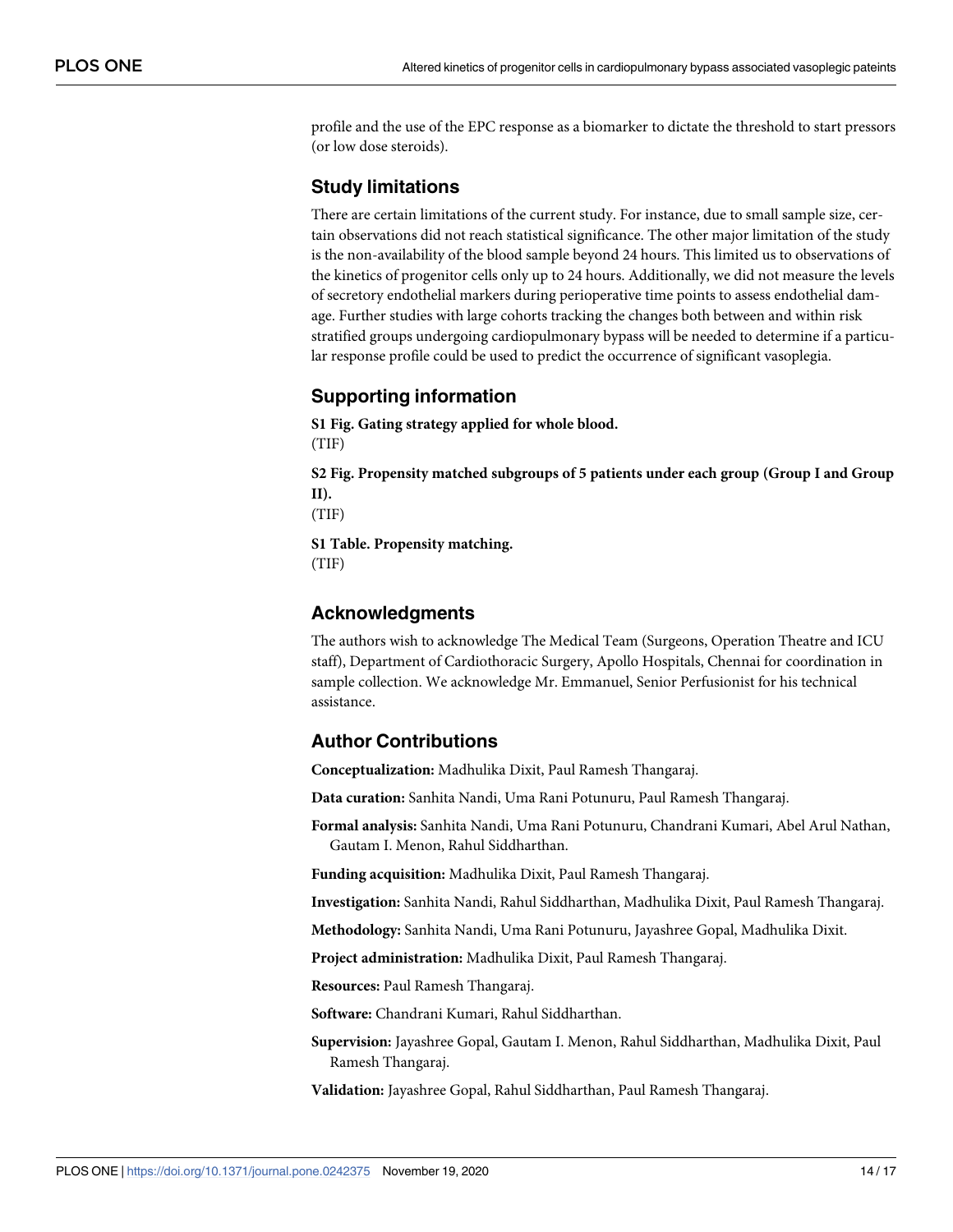<span id="page-14-0"></span>**Visualization:** Jayashree Gopal, Paul Ramesh Thangaraj.

- **Writing original draft:** Sanhita Nandi, Abel Arul Nathan, Jayashree Gopal, Rahul Siddharthan, Madhulika Dixit, Paul Ramesh Thangaraj.
- **Writing review & editing:** Sanhita Nandi, Uma Rani Potunuru, Chandrani Kumari, Abel Arul Nathan, Jayashree Gopal, Gautam I. Menon, Rahul Siddharthan, Paul Ramesh Thangaraj.

#### **References**

- **[1](#page-1-0).** Levin MA, Lin HM, Castillo JG, Adams DH, Reich DL, Fischer GW. Early on-cardiopulmonary bypass hypotension and other factors associated with vasoplegic syndrome. Circulation. 2009; 120: 1664– 1671. <https://doi.org/10.1161/CIRCULATIONAHA.108.814533> PMID: [19822810](http://www.ncbi.nlm.nih.gov/pubmed/19822810)
- **[2](#page-1-0).** Omar S, Zedan A, Nugent K. Cardiac vasoplegia syndrome: pathophysiology, risk factors and treatment. Am J Med Sci. 2015; 349: 80–88. <https://doi.org/10.1097/MAJ.0000000000000341> PMID: [25247756](http://www.ncbi.nlm.nih.gov/pubmed/25247756)
- **[3](#page-1-0).** Kortekaas KA, Lindeman JHN, Reinders MEJ, Palmen M, Klautz RJM, De Groot PG, et al. Pre-existing endothelial cell activation predicts vasoplegia after mitral valve surgery. Interact Cardiovasc Thorac Surg. 2013; 17: 523–530. <https://doi.org/10.1093/icvts/ivt243> PMID: [23736659](http://www.ncbi.nlm.nih.gov/pubmed/23736659)
- **[4](#page-1-0).** Brettner F, Chappell D, Schwartz L, Lukasz A, Kümpers P, Becker BF, et al. Vascular Endothelial Dysfunction during Cardiac Surgery: On-Pump versus Off-Pump Coronary Surgery. Eur Surg Res. 2017; 58: 354–368. <https://doi.org/10.1159/000480431> PMID: [29073603](http://www.ncbi.nlm.nih.gov/pubmed/29073603)
- **[5](#page-1-0).** Schmid FX, Floerchinger B, Vudattu NK, Eissner G, Haubitz M, Holler E, et al. Direct evidence of endothelial injury during cardiopulmonay bypass by demonstration of circulating endothelial cells. Perfusion. 2006; 21: 133–137. <https://doi.org/10.1191/0267659106pf860oa> PMID: [16817285](http://www.ncbi.nlm.nih.gov/pubmed/16817285)
- **[6](#page-1-0).** Hilbert T, Duerr GD, Hamiko M, Frede S, Rogers L, Baumgarten G, et al. Endothelial permeability following coronary artery bypass grafting: an observational study on the possible role of angiopoietin imbalance. Crit Care. 2016; 1–13. <https://doi.org/10.1186/s13054-015-1178-0> PMID: [26728475](http://www.ncbi.nlm.nih.gov/pubmed/26728475)
- **7.** Jongman RM, Van Klarenbosch J, Molema G, Zijlstra JG, De Vries AJ, Van Meurs M, et al. Angiopoietin/Tie2 dysbalance is associated with acute kidney injury after cardiac surgery assisted by cardiopulmonary bypass. PLoS One. 2015; 10: 1–12. <https://doi.org/10.1371/journal.pone.0136205> PMID: [26309217](http://www.ncbi.nlm.nih.gov/pubmed/26309217)
- **[8](#page-1-0).** Koning NJ, Overmars MAH, Van Den Brom CE, Van Bezu J, Simon LE, Vonk ABA, et al. Endothelial hyperpermeability after cardiac surgery with cardiopulmonary bypass as assessed using an in vitro bioassay for endothelial barrier function. Br J Anaesth. 2016; 116: 223–232. [https://doi.org/10.1093/bja/](https://doi.org/10.1093/bja/aev411) [aev411](https://doi.org/10.1093/bja/aev411) PMID: [26787791](http://www.ncbi.nlm.nih.gov/pubmed/26787791)
- **[9](#page-1-0).** Urbich C, Dimmeler S. Endothelial progenitor cells: Characterization and role in vascular biology. Circ Res. 2004; 95: 343–353. <https://doi.org/10.1161/01.RES.0000137877.89448.78> PMID: [15321944](http://www.ncbi.nlm.nih.gov/pubmed/15321944)
- **[10](#page-1-0).** Grisar JC, Haddad F, Gomari FA, Wu JC. Endothelial progenitor cells in cardiovascular disease and chronic inflammation: from biomarker to therapeutic agent. October. 2012; 5: 731–744. [https://doi.org/](https://doi.org/10.2217/bmm.11.92) [10.2217/bmm.11.92](https://doi.org/10.2217/bmm.11.92) Endothelial. PMID: [22103609](http://www.ncbi.nlm.nih.gov/pubmed/22103609)
- **[11](#page-1-0).** Schmidt-Lucke C, Rössig L, Fichtlscherer S, Vasa M, Britten M, Kämper U, et al. Reduced number of circulating endothelial progenitor cells predicts future cardiovascular events: Proof of concept for the clinical importance of endogenous vascular repair. Circulation. 2005; 111: 2981–2987. [https://doi.org/](https://doi.org/10.1161/CIRCULATIONAHA.104.504340) [10.1161/CIRCULATIONAHA.104.504340](https://doi.org/10.1161/CIRCULATIONAHA.104.504340) PMID: [15927972](http://www.ncbi.nlm.nih.gov/pubmed/15927972)
- **[12](#page-2-0).** Chan JL, Kobashigawa JA, Aintablian TL, Dimbil SJ, Perry PA, Patel JK, et al. Characterizing Predictors and Severity of Vasoplegia Syndrome After Heart Transplantation. Ann Thorac Surg. 2018; 105: 770– 777. <https://doi.org/10.1016/j.athoracsur.2017.09.039> PMID: [29289367](http://www.ncbi.nlm.nih.gov/pubmed/29289367)
- **[13](#page-2-0).** Lambden S, Creagh-brown BC, Hunt J, Summers C, Forni LG. Definitions and pathophysiology of vasoplegic shock. 2018; 1–8. <https://doi.org/10.1186/s13054-018-2102-1> PMID: [29980217](http://www.ncbi.nlm.nih.gov/pubmed/29980217)
- **[14](#page-2-0).** Distler JHW, Allanore Y, Avouac J, Giacomelli R, Guiducci S, Moritz F, et al. EULAR Scleroderma Trials and Research group statement and recommendations on endothelial precursor cells. Ann Rheum Dis. 2009; 68: 163–168. <https://doi.org/10.1136/ard.2008.091918> PMID: [18653485](http://www.ncbi.nlm.nih.gov/pubmed/18653485)
- **[15](#page-4-0).** Buitinck L. API design for machine learning software: experiences from the scikit-learn project. Proc ECML PKDD Work Lang Data Min Mach Learn. 2013; 108–122.
- **[16](#page-4-0).** JH F. Greedy function approximation: a gradient boosting machine. Ann Stat. 2001; 1189–1232.
- **[17](#page-4-0).** T C. XGBoost: A Scalable Tree Boosting System. Proc 22nd ACM SIGKDD Int Conf Knowl Discov Data Min. 2016; 785–794.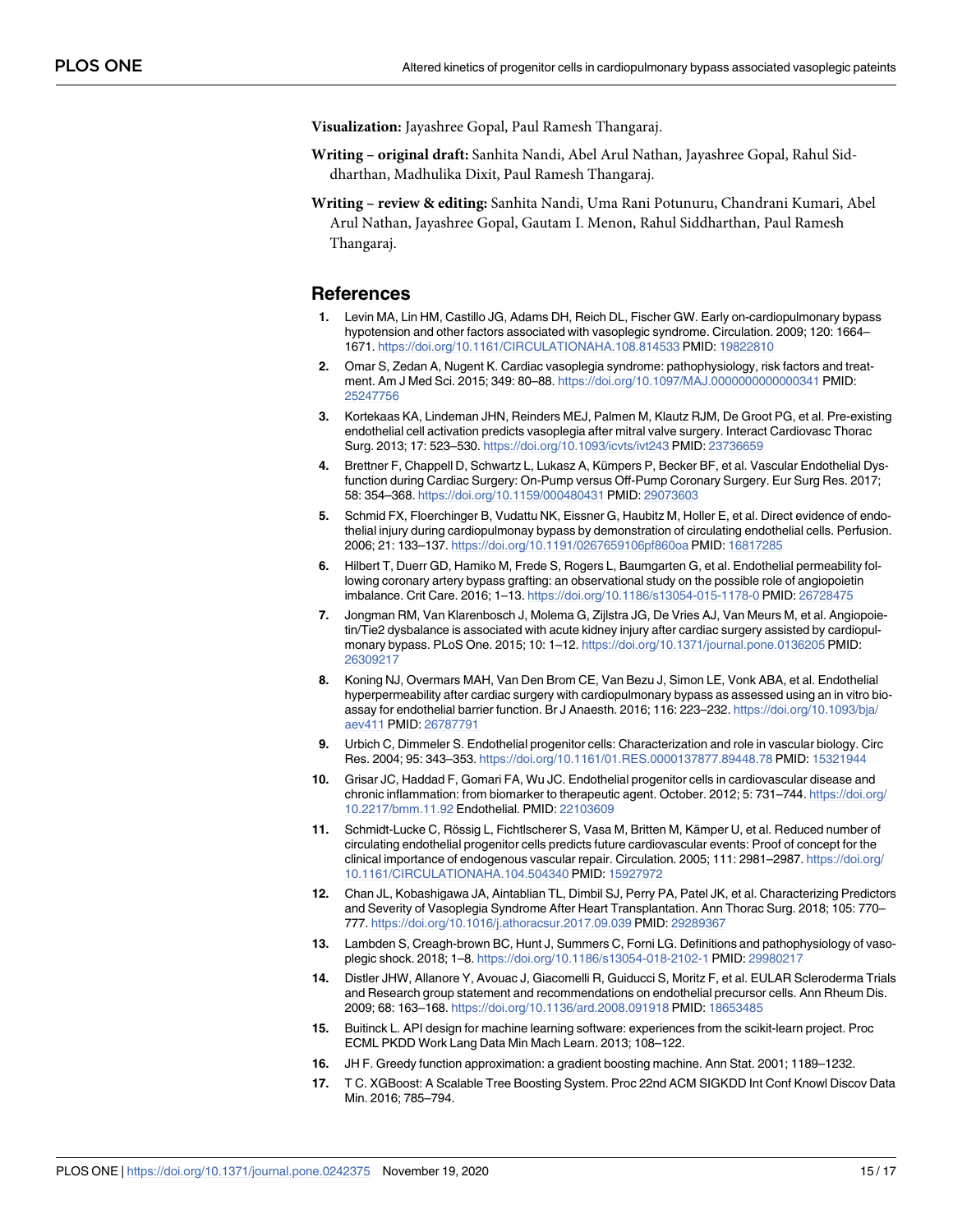- <span id="page-15-0"></span>**[18](#page-4-0).** Welbourn N, Melrose DG, Moss DW. Changes in serum enzyme levels accompanying cardiac surgery with extracorporeal circulation. J Clin Pathol. 1966; 19: 220–232. <https://doi.org/10.1136/jcp.19.3.220> PMID: [5937606](http://www.ncbi.nlm.nih.gov/pubmed/5937606)
- **[19](#page-5-0).** Gomes WJ, Carvalho AC, Palma JH, Teles CA, Branco JN, Silas MG, et al. Vasoplegic syndrome after open heart surgery. J Cardiovasc Surg (Torino). 1998; 39: 619–623. PMID: [9833722](http://www.ncbi.nlm.nih.gov/pubmed/9833722)
- **[20](#page-5-0).** Grist G, Whittaker C, Merrigan K, Fenton J, Worrall E, O'Brien J, et al. The correlation of fluid balance changes during cardiopulmonary bypass to mortality in pediatric and congenital heart surgery patients. J Extra Corpor Technol. 2011; 43: 215–226. PMID: [22416601](http://www.ncbi.nlm.nih.gov/pubmed/22416601)
- **[21](#page-5-0).** Hirleman E, Larson DF. Cardiopulmonary bypass and edema: physiology and pathophysiology. Perfusion. 2008; 23: 311–322. <https://doi.org/10.1177/0267659109105079> PMID: [19454559](http://www.ncbi.nlm.nih.gov/pubmed/19454559)
- **[22](#page-5-0).** Bellomo R, Raman J, Ronco C. Intensive care unit management of the critically ill patient with fluid overload after open heart surgery. Cardiology. 2001; 96: 169–176. <https://doi.org/10.1159/000047400> PMID: [11805383](http://www.ncbi.nlm.nih.gov/pubmed/11805383)
- **[23](#page-5-0).** Roques F, Nashef SA, Michel P, Gauducheau E, de Vincentiis C, Baudet E, et al. Risk factors and outcome in European cardiac surgery: analysis of the EuroSCORE multinational database of 19030 patients. Eur J cardio-thoracic Surg Off J Eur Assoc Cardio-thoracic Surg. 1999; 15: 813–816. [https://](https://doi.org/10.1016/s1010-7940%2899%2900106-2) [doi.org/10.1016/s1010-7940\(99\)00106-2](https://doi.org/10.1016/s1010-7940%2899%2900106-2) PMID: [10431864](http://www.ncbi.nlm.nih.gov/pubmed/10431864)
- **[24](#page-5-0).** Roques F, Michel P, Goldstone AR, Nashef SAM. The logistic EuroSCORE. European heart journal. England; 2003. pp. 881–882. [https://doi.org/10.1016/s0195-668x\(02\)00799-6](https://doi.org/10.1016/s0195-668x%2802%2900799-6) PMID: [12727160](http://www.ncbi.nlm.nih.gov/pubmed/12727160)
- **[25](#page-6-0).** Knaus WA, Draper EA, Wagner DP, Zimmerman JE. APACHE II: a severity of disease classification system. Crit Care Med. 1985; 13: 818–829. PMID: [3928249](http://www.ncbi.nlm.nih.gov/pubmed/3928249)
- **26.** Wong DT, Knaus WA. Predicting outcome in critical care: the current status of the APACHE prognostic scoring system. Can J Anaesth. 1991; 38: 374–383. <https://doi.org/10.1007/BF03007629> PMID: [2036699](http://www.ncbi.nlm.nih.gov/pubmed/2036699)
- **[27](#page-6-0).** Mei YQ, Ji Q, Liu H, Wang X, Feng J, Long C, et al. Study on the relationship of APACHE III and levels of cytokines in patients with systemic inflammatory response syndrome after coronary artery bypass grafting. Biol Pharm Bull. 2007; 30: 410–414. <https://doi.org/10.1248/bpb.30.410> PMID: [17329829](http://www.ncbi.nlm.nih.gov/pubmed/17329829)
- **[28](#page-11-0).** Dotsenko O, Xiao Q, Xu Q, Jahangiri M. Bone marrow resident and circulating progenitor cells in patients undergoing cardiac surgery. Ann Thorac Surg. 2010; 90: 1944–1951. [https://doi.org/10.1016/j.](https://doi.org/10.1016/j.athoracsur.2010.08.033) [athoracsur.2010.08.033](https://doi.org/10.1016/j.athoracsur.2010.08.033) PMID: [21095342](http://www.ncbi.nlm.nih.gov/pubmed/21095342)
- **[29](#page-11-0).** Scheubel RJ, Zorn H, Silber R, Kuss O, Morawietz H, Holtz J, et al. Age-Dependent Depression in Circulating Endothelial Progenitor Cells in Patients Undergoing Coronary Artery Bypass Grafting. J Am Coll Cardiol. 2003; 42: 2073–2080. <https://doi.org/10.1016/j.jacc.2003.07.025> PMID: [14680729](http://www.ncbi.nlm.nih.gov/pubmed/14680729)
- **[30](#page-12-0).** Gill M, Dias S, Hattori K, Rivera ML, Hicklin D, Witte L, et al. Vascular trauma induces rapid but transient mobilization of VEGFR2+ AC133+ endothelial precursor cells. Circ Res. 2001; 88: 167–174. [https://doi.](https://doi.org/10.1161/01.res.88.2.167) [org/10.1161/01.res.88.2.167](https://doi.org/10.1161/01.res.88.2.167) PMID: [11157668](http://www.ncbi.nlm.nih.gov/pubmed/11157668)
- **31.** Roberts N, Xiao Q, Weir G, Xu Q, Jahangiri M. Endothelial Progenitor Cells are Mobilized After Cardiac Surgery. Ann Thorac Surg. 2007; 83: 598–605. <https://doi.org/10.1016/j.athoracsur.2006.09.087> PMID: [17257994](http://www.ncbi.nlm.nih.gov/pubmed/17257994)
- **[32](#page-12-0).** Ruel M, Suuronen EJ, Song J, Kapila V, Gunning D, Waghray G, et al. Effects of off-pump versus onpump coronary artery bypass grafting on function and viability of circulating endothelial progenitor cells. J Thorac Cardiovasc Surg. 2005; 130: 633–639. <https://doi.org/10.1016/j.jtcvs.2005.01.013> PMID: [16153906](http://www.ncbi.nlm.nih.gov/pubmed/16153906)
- **[33](#page-12-0).** Schröder K, Kohnen A, Aicher A, Liehn EA, Büchse T, Stein S, et al. NADPH oxidase Nox2 is required for hypoxia-induced mobilization of endothelial progenitor cells. Circ Res. 2009; 105: 537–544. [https://](https://doi.org/10.1161/CIRCRESAHA.109.205138) [doi.org/10.1161/CIRCRESAHA.109.205138](https://doi.org/10.1161/CIRCRESAHA.109.205138) PMID: [19679834](http://www.ncbi.nlm.nih.gov/pubmed/19679834)
- **[34](#page-12-0).** Mackie AR, Losordo DW. CD34-positive stem cells: in the treatment of heart and vascular disease in human beings. Texas Hear Inst J. 2011; 38: 474–485. PMID: [22163120](http://www.ncbi.nlm.nih.gov/pubmed/22163120)
- **[35](#page-12-0).** Cogle CR, Wise E, Meacham AM, Zierold C, Traverse JH, Henry TD, et al. Detailed analysis of bone marrow from patients with ischemic heart disease and left ventricular dysfunction BM CD34, CD11b, and clonogenic capacity as biomarkers for clinical outcomes. Circ Res. 2014; 115: 867–874. [https://doi.](https://doi.org/10.1161/CIRCRESAHA.115.304353) [org/10.1161/CIRCRESAHA.115.304353](https://doi.org/10.1161/CIRCRESAHA.115.304353) PMID: [25136078](http://www.ncbi.nlm.nih.gov/pubmed/25136078)
- **[36](#page-12-0).** Fadini GP, de Kreutzenberg SV, Coracina A, Baesso I, Agostini C, Tiengo A, et al. Circulating CD34+ cells, metabolic syndrome, and cardiovascular risk. Eur Heart J. 2006; 27: 2247–2255. [https://doi.org/](https://doi.org/10.1093/eurheartj/ehl198) [10.1093/eurheartj/ehl198](https://doi.org/10.1093/eurheartj/ehl198) PMID: [16912055](http://www.ncbi.nlm.nih.gov/pubmed/16912055)
- **[37](#page-12-0).** Herrmann M, Binder A, Menzel U, Zeiter S, Alini M, Verrier S. CD34/CD133 enriched bone marrow progenitor cells promote neovascularization of tissue engineered constructs in vivo. Stem Cell Res. 2014; 13: 465–477. <https://doi.org/10.1016/j.scr.2014.10.005> PMID: [25460607](http://www.ncbi.nlm.nih.gov/pubmed/25460607)